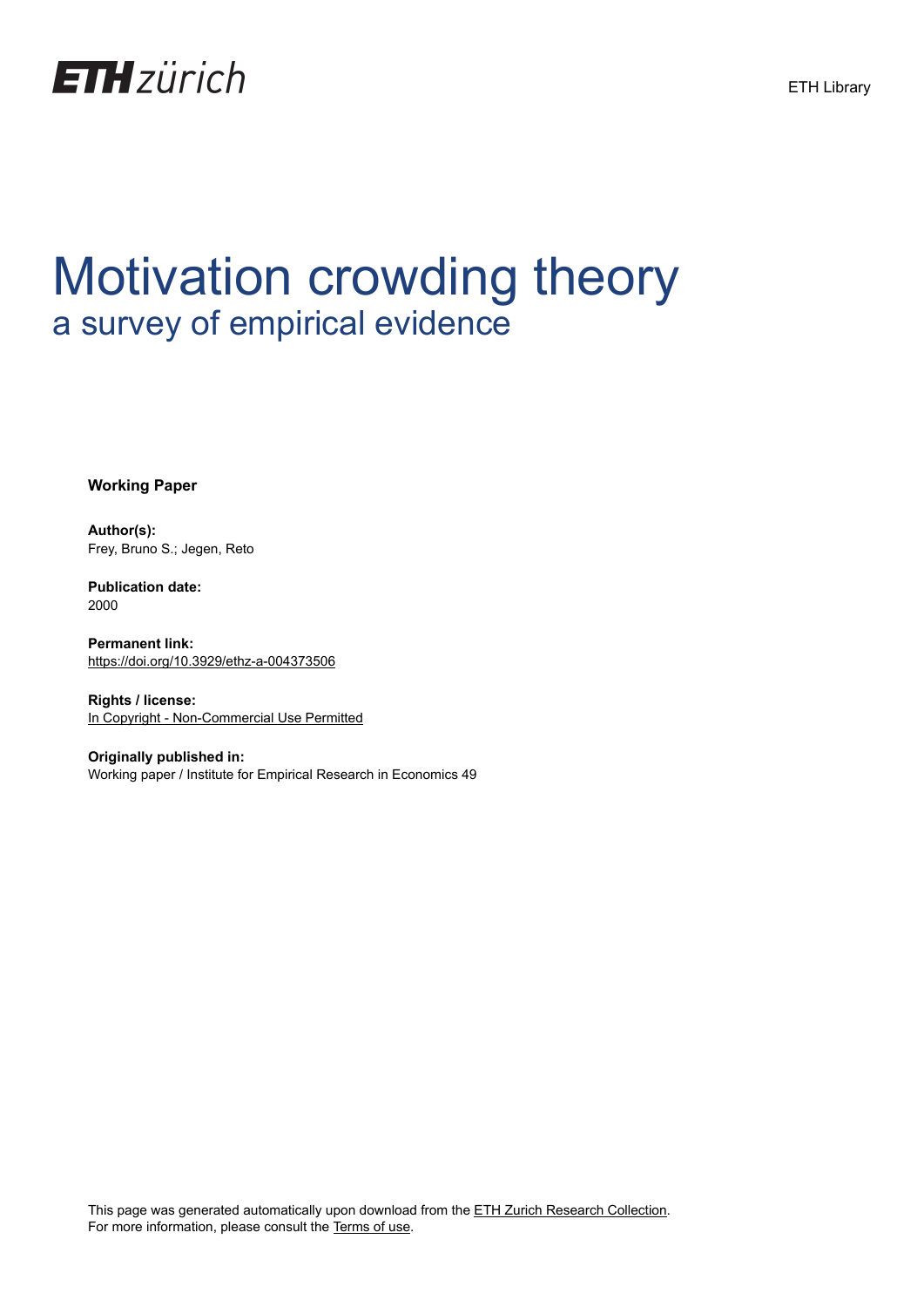

Institute for Empirical Research in Economics University of Zurich

> Working Paper Series ISSN 1424-0459

**published in: Journal of Economic Surveys, 2001, vol. 15 (5), 589-611**

Working Paper No. 49

# **Motivation Crowding Theory:**

## **A Survey of Empirical Evidence,**

## **REVISED VERSION**

Bruno S. Frey and Reto Jegen

Juni 2000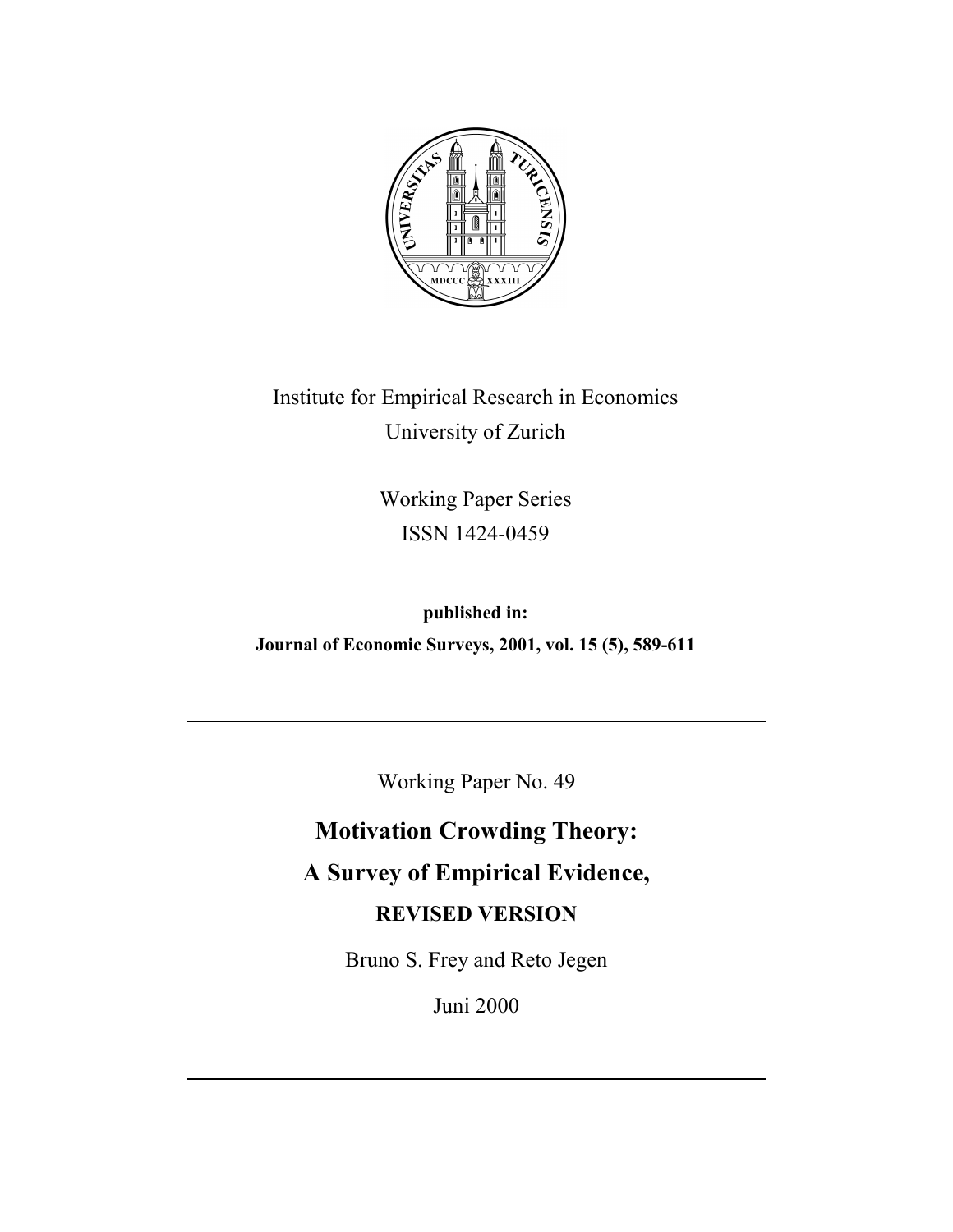## **MOTIVATION CROWDING THEORY: A SURVEY OF EMPIRICAL EVIDENCE**

Bruno S. Frey and Reto Jegen<sup>1</sup>

Institute for Empirical Research in Economics Working Paper Series. Zurich University. Working Paper No. 26. Revised Version, June 2000, forthcoming in the *Journal of Economic Surveys*.

**Abstract:** The Motivation Crowding Effect suggests that external intervention via monetary incentives or punishments may undermine, and under different identifiable conditions strengthen, intrinsic motivation. As of today, the *theoretical* possibility of motivation crowding has been the main subject of discussion among economists. This study demonstrates that the effect is also of *empirical relevance.* There exist a large number of studies, offering *empirical evidence* in support of the existence of crowding-out and crowding-in exists. The study is based on circumstantial evidence, laboratory studies by both psychologists and economists, as well as field research by econometric studies. The pieces of evidence presented refer to a wide variety of areas of the economy and society and have been collected for many different countries and periods of time. Crowding effects thus are an empirically relevant phenomenon, which can, in specific cases, even dominate the traditional relative price effect.

**Keywords:** Crowding effect, intrinsic motivation, principal-agent theory, economic psychology, experiments

## **1. Background**

 $\overline{a}$ 

The basic idea that rewards, and in particular monetary rewards, may crowd out intrinsic motivation emanates from two quite different branches of literature in the social sciences. Thirty years ago, in his book *The Gift Relationship,* Titmuss (1970) argued that paying for blood undermines cherished social values and would therefore reduce or totally eliminate people′s

<sup>&</sup>lt;sup>i</sup> Frey is Professor of economics and Jegen is research assistant at the Institute for Empirical Economic Research, University of Zurich, Bluemlisalpstrasse 10, 8006 Zurich, Switzerland.

Tel.: +41-1-634 37 30/31, Fax: +41-1-634 49 07. E-mail: bsfrey@iew.unizh.ch.

We are grateful to Matthias Benz, Juan Camilo Cardenas, Marcel Kucher, Friedrich Schneider, John Stranlund, Cleve Willis and two anonymous referees for further suggestions and helpful remarks.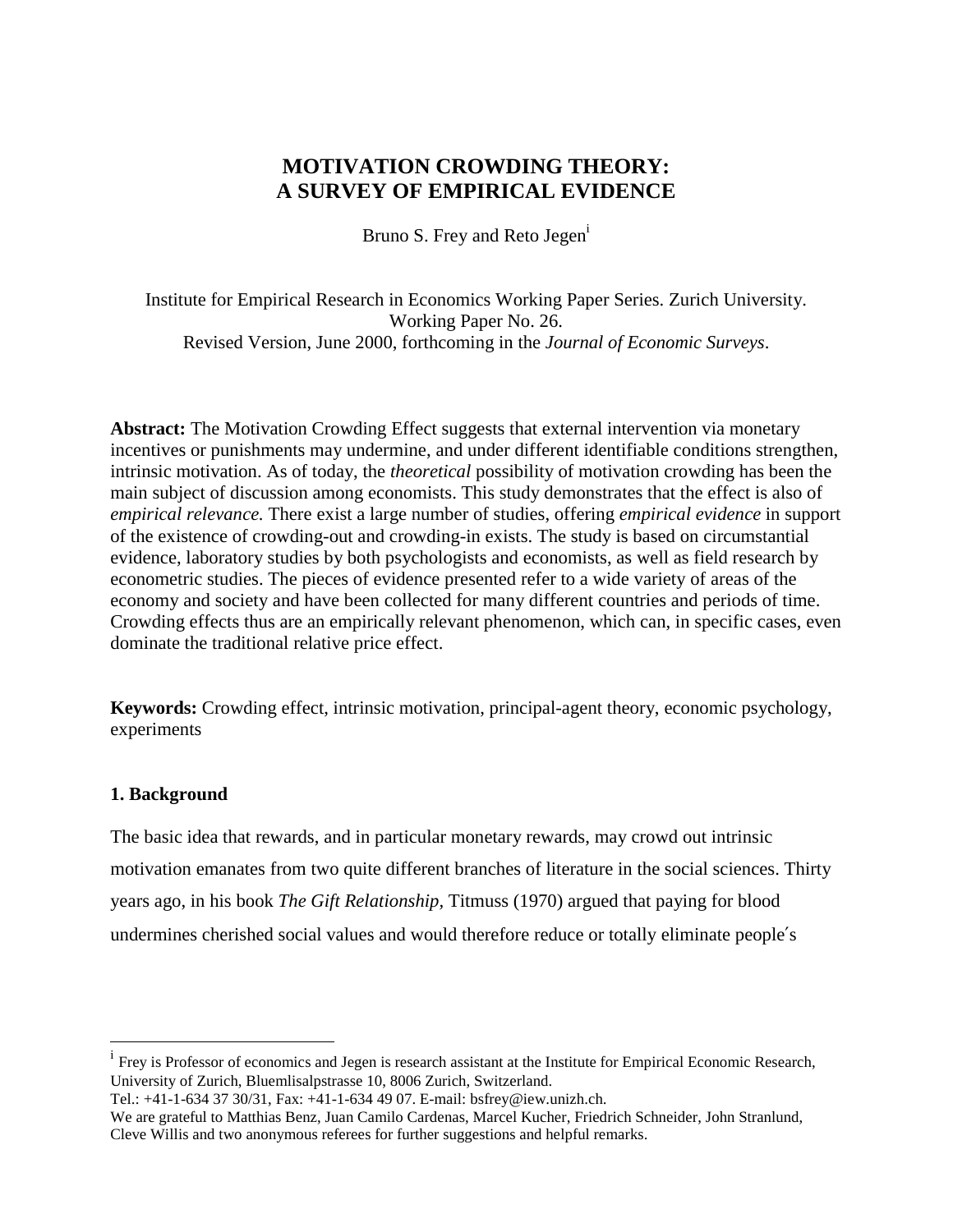willingness to donate blood. Though he was unable to come up with any serious empirical evidence, his thesis attracted much attention. $<sup>1</sup>$ </sup>

A second literature stems from psychology. A group of cognitive social psychologists<sup>2</sup> has identified that, under particular conditions, monetary (external) rewards undermine intrinsic motivation. Providing rewards for undertaking an activity thus has indirect negative consequences, provided intrinsic motivation is considered to be beneficial<sup>3</sup>. For that reason, this effect has been termed "*The Hidden Cost of Reward*" (see Lepper and Greene, 1978, for an account and extensive references), "*Overjustification Hypothesis*" (Lepper, Greene and Nisbett, 1973) or "*Corruption Effect*" (Deci 1975). More recently, the idea has been known as "*Cognitive Evaluation Theory"*(Deci, Koestner and Ryan, 1999a). In contrast to Titmuss′ mere hunch, a great many laboratory experiments support this motivational effect: 'the evidence for a detrimental effect comes from a wide variety of works in which a large number of subjects and methodological parameters have been varied' (McGraw, 1978, pp. 55-58).

Judging from the missing cross references, the two strands of literature are quite independent of each other. In particular, Titmuss′ idea was not connected to the psychological theories on the undermining effect of monetary rewards. As a consequence, two leading economists, and later Nobel-prize winners, Solow (1971) and Arrow (1972), when reviewing the book, were at a loss and could not detect any reason why increasing monetary incentives, or equivalently, the price that is paid for blood, should not increase the quantity supplied.

An early attempt to empirically validate the theories of Deci and his associates outside the field of social psychology, is Jordan (1986). He finds that intrinsic motivation, as measured by a job diagnostic survey, is moderately undermined for those two groups of participants in a

 $\overline{a}$ 

<sup>&</sup>lt;sup>1</sup> However, Titmuss' speculative suggestions were later supported by Upton (1973), who found systematic differences among a group of previous donors, depending on whether they were offered monetary rewards to donate again or not. Indeed, the rate of donating was substantially higher among those who were not offered any payment. <sup>2</sup> Headed by Deci (1971, 1972, 1975). The work is summarized and extended in Deci and Ryan (1980, 1985) and

Deci with Flaste (1995). Extensive surveys are given e.g. in Pittmann and Heller (1987), and Lane (1991, ch. 19).  $3$  This is the normal assumption when one thinks of activities such as work (work ethics), paying taxes (tax morale), preserving nature (environmental morale) or charitable giving (altruism). But intrinsic motivation may also be undesirable as for instance in the case of greed, envy or vengeance. Indeed, it may be argued that some ot the most hideous crimes in history were at least partly intrinsically motivated, Hitler and Stalin being examples. In contrast, extrinsically motivated soldiers are less prone to commit crimes and tend to treat prisoners of war more humanely (Frey 1999a, ch. 7).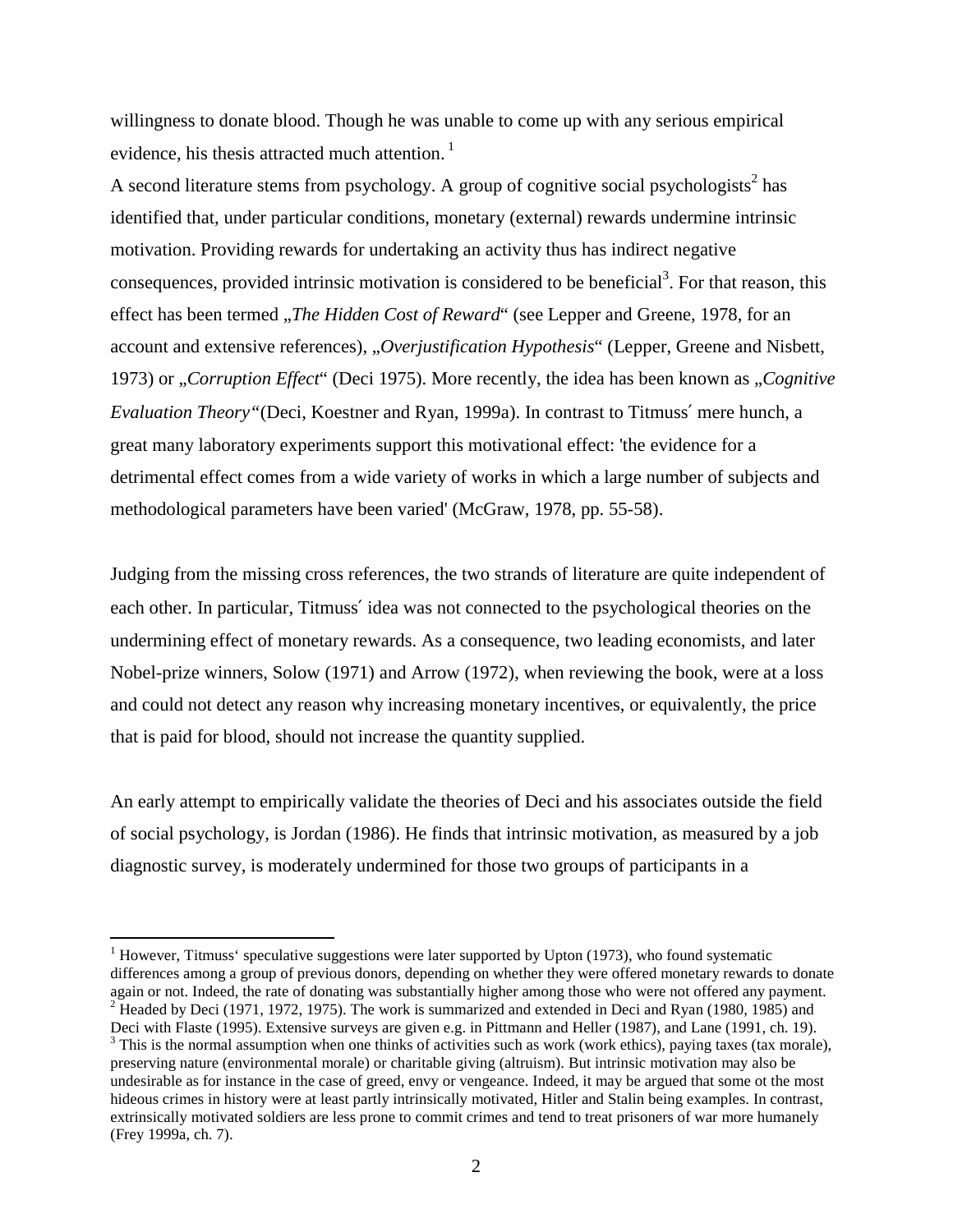government work incentive program, with rewards contingent on performance, and is moderately reinforced for those with non-contingent rewards.

Over the last few years, however, considerable developments have taken place. The theories on intrinsic motivation emanating from social psychology have been properly integrated into economic theory. Arguably, the *"crowding-out effect*" (as it will subsequently be called), is one of the most important anomalies in economics, as it suggests the opposite of the most fundamental economic "law", that raising monetary incentives increases supply. If the crowdingout effect holds, raising monetary incentives reduces, rather than increases, supply. Under relevant circumstances, it is therefore not advisable to use the price mechanism to elicit a higher supply, and one should moreover rely on a quite different type of incentive, namely intrinsic motivation. Its introduction into economics has widened the narrow focus typically taken by the researchers in social psychology focus in laboratory experiments, towards studies of real world settings.

A respectable number of social scientists, including economists, now admit the *theoretical* possibility that motivation may be negatively affected when a previously non-monetary relationship is transformed into an explicitly monetary one. But it is often taken to be unclear whether the crowding-out effect is *empirically* relevant. Such scepticism has, for instance, been raised in the survey of "Incentives in the Firm" by Prendergast (1999, p. 18): "While this idea [crowding-out, the authors] holds some intuitive appeal, it should be noted that there is little conclusive empirical evidence (particularly in workplace settings) of these influences". Gibbons (1998, p. 130), on the other hand, in his survey on "Incentives in Organizations" concedes: "A more troubling possibility is that management practices based on economic models may dampen (or even destroy) non-economic realities such as intrinsic motivation and social relations. Field experiments on this issue would be especially useful".

The purpose of this survey is to discuss the crowding-out effect and its correlate, the crowding-in effect, especially with regard to empirical validity. We will proceed to demonstrate that these effects are empirically well-founded and have been observed in many different and important areas of the economy and society.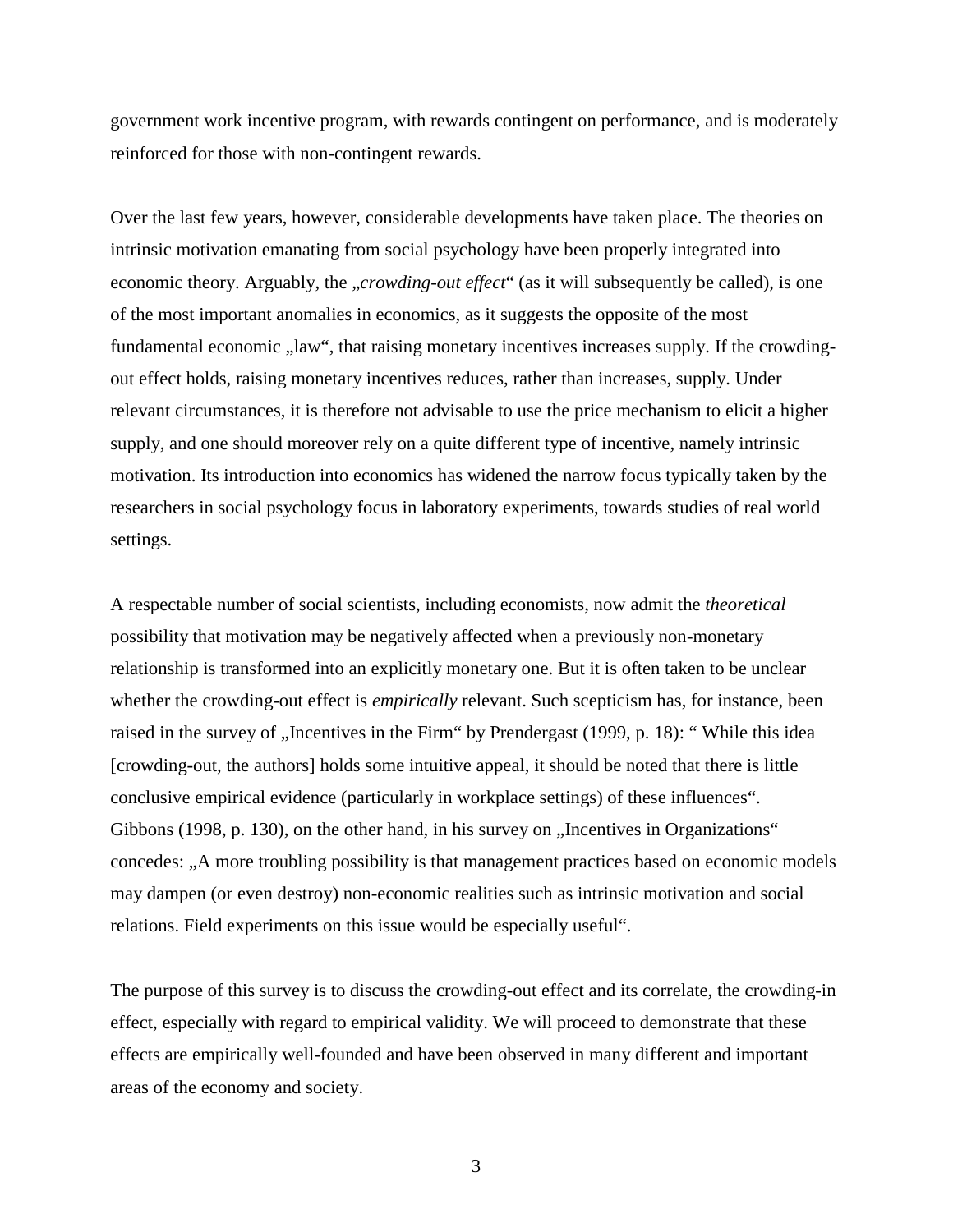The following section 2 offers a short discussion of crowding theory, as it has been integrated into economics. Section 3 provides the empirical evidence according to everyday experience, controlled laboratory evidence both by psychologists and economists, and field evidence by econometric studies. Section 4 draws conclusions.

## **2. Crowding Theory: Intrinsic Motivation in Economic Thinking**

Monetary incentives crowding out the motivation to undertake an activity may be considered a major anomaly because it predicts the reverse reaction to the one expected according to the relative price effect, on which much of economics is based<sup>4</sup>. The successes of the "economic approach to human behaviour" (Becker, 1976; Frey, 1999a) or of "economic imperialism" (Stigler, 1984; Hirshleifer, 1985, Lazear 2000) are due to the skillful application of the relative price effect. It is based on *extrinsic* motivation, i. e. on incentives coming from outside the person in question. By way of contrast, major schools in psychology emphasize the *intrinsic* motives coming from within the person. Following Deci (1971, p. 105), "one is said to be intrinsically motivated to perform an activity when one receives no apparent reward except the activity itself". Intrinsic motivation is a firmly established concept in psychology (and partly in other social sciences such as sociology); its modern formulation goes back to DeCharmes (1968) and Deci (1975).

Standard economic theory does not normally differentiate between different sources of motivation, which in the economic view are just manifestations of underlying preferences (for the task itself, or for the reward that is associated with performing the task). In most strands of economic literature, and above all in more formal economic models, the extrinsic type of motivation only forms part of the theoretical arguments.<sup>5</sup> Intrinsic motivation is assumed to be an exogenously given constant, and often it is completely disregarded. There is a good reason why much of economic theory neglects intrinsic motivation. In spite of the seemingly simple

 $\overline{a}$ 

<sup>&</sup>lt;sup>4</sup> Anomalies have received much attention in economics, see e.g. the summary in Thaler 1992. However, none of the anomalies, such as the endowment, sunk cost or recency effect reverses the relative price effect, but rather mitigates it only.

 $<sup>5</sup>$  It should, however, be mentioned that there are a small number of noteworthy exceptions. Intrinsic motives are</sup> e. g. treated in terms of trust in Arrow 1974, with respect to emotions in Akerlof and Yellen 1986 or Frank 1992, concerning firm loyalty in Baker, Jensen and Murphy 1988, by way of incentives for managers in Güth 1995, or through implicit contracts and norms in Akerlof 1982. Also see Hargreaves Heap 1989, 1997, or Hirschman 1972,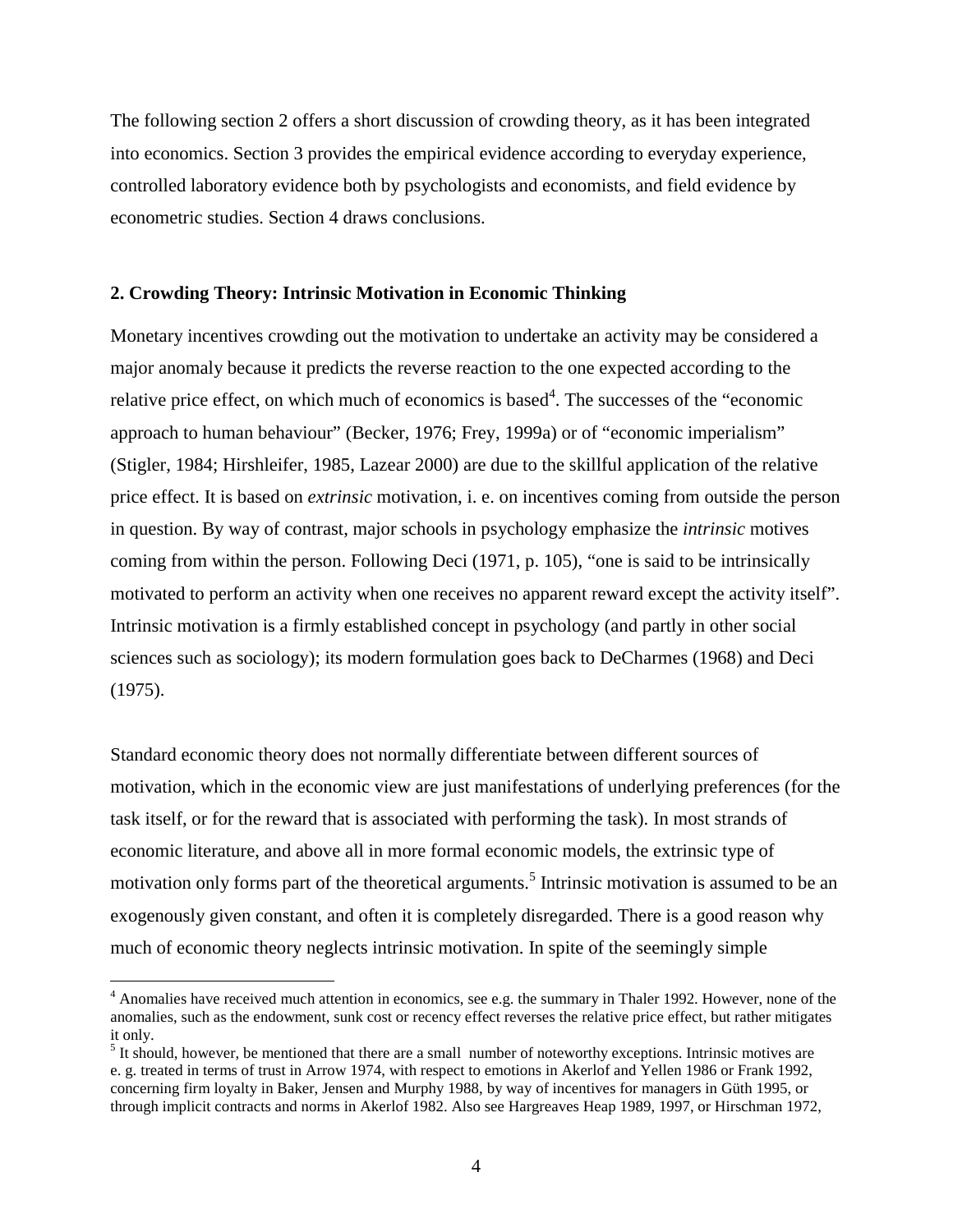definition offered by Deci, it is difficult, if not impossible, to determine which parts of an employee's motivation to perform his or her job are intrinsic, and which not. Although intrinsic motivation may play an important role in many areas of the economy and society, it is difficult to influence or control, especially in comparison with the large array of readily available extrinsic motivators.

Motivation Crowding Theory tries to mediate between the standard economic model and the psychological theories by stipulating a systematic interaction between extrinsic and intrinsic motivation.

## 2.1. *Analyzing Changes in Intrinsic Motivation in Economics*

## 2.1.1 *Basic Approaches*

 $\overline{a}$ 

For the purpose of integrating intrinsic motivation into economic thinking and deriving testable hypotheses, it is useful to consider purely intrinsically and purely extrinsically induced individuals as polar cases of a whole spectrum of possible combinations of intrinsic and extrinsic motivation. Motivation Crowding Theory allows for movements along the continuum between these two poles - either towards the extrinsic (crowding-out) or intrinsic pole (crowding-in of intrinsic motivation). Such movement can be accounted for in two ways:

- 1. *A change in preferences*. This is the position assumed in Crowding Theory as proposed in Frey (1997a). This line of theorizing concentrates on the observation that an agent's behavior may reveal an altered amount of intrinsic motivation due to an external intervention. The reason for the change in behavior is attributed to a change in preference. Such a broad approach allows to obtain empirically testable hypotheses for a great number of areas and settings where intrinsic motivation is assumed to play a role.
- 2. *A change in the perceived nature of the performed task, in the task-environment or in the actor's self-perception.* To maintain the standard economic assumption of fixed preferences, the change in the intrinsic motivation to perform a task must be explained by a change in the nature, or a change in the perception of the task itself, in the task environment, or in an agent's self-perception, due to external intervention. This is e. g. the position of Bénabou and Tirole (2000), who model the influence of extrinsic factors on intrinsic motivation via their impact as signals on an agent's state of information concerning the nature of a task, and his or

<sup>1992.</sup> For a discussion of and further references to the pay-for-performance literature and intrinsic motivation, see Frey 1997a ch. 10, or Frey 2000.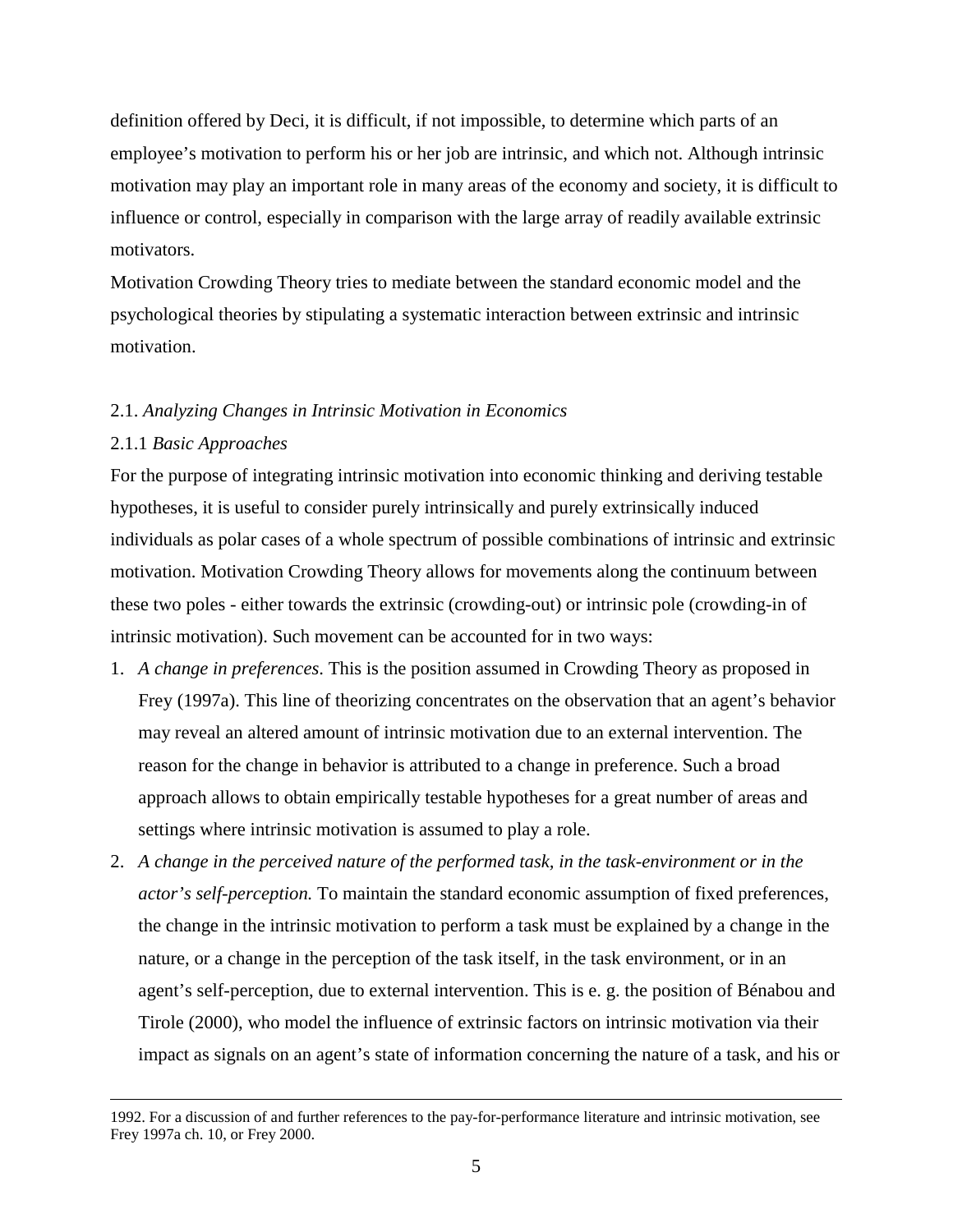her self-confidence. A similar approach is used by Akerlof and Dickens (1982), who employ cognitive dissonance theory to criticize the shortcomings of the traditional economic theory of crime based on the price effect. An implication of their decision model is that severe punishment may not reduce crime, as it decreases self-motivation to obey the law. However, the detrimental effect of rewards is not taken into consideration.

## 2.1.2. *Motivation Crowding Theory: Theoretical Arguments*

For the purpose of economics, the "hidden cost of reward" have been generalized in two respects (Frey 1997a):

- (a) All interventions originating from outside the person under consideration, i.e. both positive monetary rewards and regulations accompanied by negative sanctions may affect intrinsic motivation;
- (b) External interventions may crowd-*out* or crowd-*in* intrinsic motivation (or leave it unaffected).

Three situations showing the effect of external intervention on performance in a principal-agent setting may be distinguished:

(a) Following the standard economic principal-agent theory (e.g., Alchian and Demsetz 1972, Fama and Jensen 1983), external intervention raises performance by imposing higher marginal cost on shirking, or increasing the marginal monetary benefit of performing. This is the relative price effect of external intervention. One could also speak of a *disciplining effect*, which monetary reward or commands impose on an agent. Intrinsic motivation is, implicitly, taken to be a constant or to be absent. Therefore, external intervention unequivocally raises performance.

The same outcome holds if external intervention raises intrinsic motivation. In that case, the marginal benefit of performing is increased and the effect of disciplining the agent is further strengthened by the *crowding-in effect*. In this case, the relative price effect works in the same direction as the crowding effect. External incentives raise agents' motivation to perform, and at the same time their intrinsic motivation to perform is raised.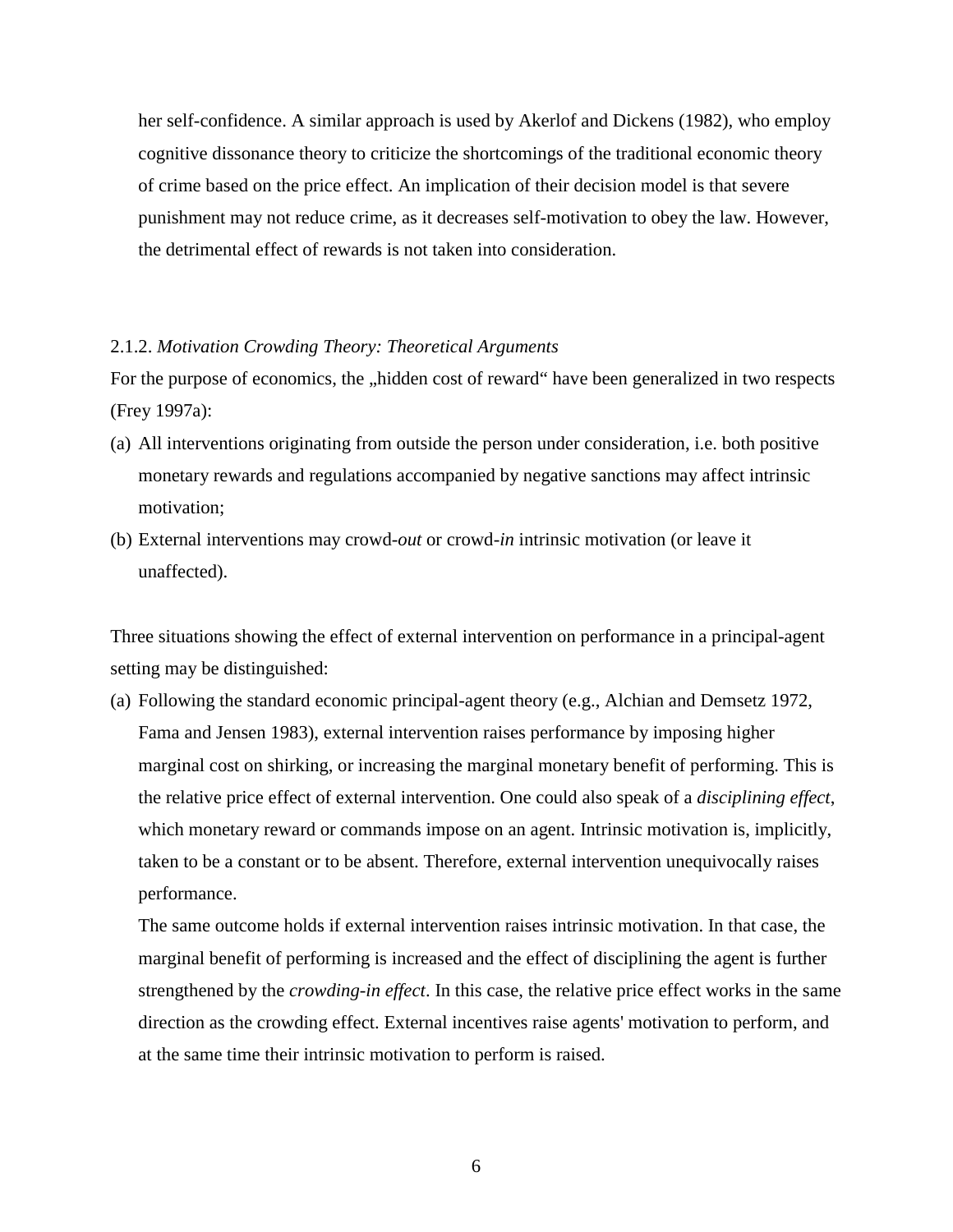- (b) The opposite occurs if external intervention undermines intrinsic motivation and thus negatively affects the agent's marginal benefit from performing. Stronger external intervention unequivocally reduces the agent's performance level, provided the disciplining effect does not work.
- (c) In general, both the relative price effect and the crowding-out effect are active, so that external intervention has two opposite effects on the agent's performance. Whether intervening is beneficial from the principal's point of view depends on the relative size of the two countervailing effects.

The possibly conflicting nature of external intervention on behavior has been formally analyzed in Chang and Lai (1999) and Bénabou and Tirole (2000).

Figure 1 shows the interaction of the crowding-out effect and the price effect graphically. S is the traditional supply curve based on the relative price effect: raising the external reward for work effort form O to R increases work effort from A to A'. The crowding-out effect induces the supply curve to shift towards the left to S'. Thus, raising the reward from O to R leads to point C (instead of B). As the figure is drawn, the crowding-out effect dominates the relative price effect, and raising the reward from O to R *reduces* work effort from A to A''. Once intrinsic motivation has been crowded out completely, the normal supply curve takes over again, and raising the reward unequivocally increases work effort (movement along S').

The relationship sketched in Figure 1 is borne out by a recent field experiment (Gneezy and Rustichini 1998). Whenever money is offered for performing a task, the standard price-effect is observed, i. e. a larger amount of money produces higher performance. The mere incidence of payment, however, lowers performance in many cases. In the experiment, out of all participants performing the same task, i. e. pupils collecting donations for charity from private households, only those groups receiving a considerable amount of money do as well as the groups that work for free. The work environment (monetary vs. non-monetary) evokes different responses from the agents.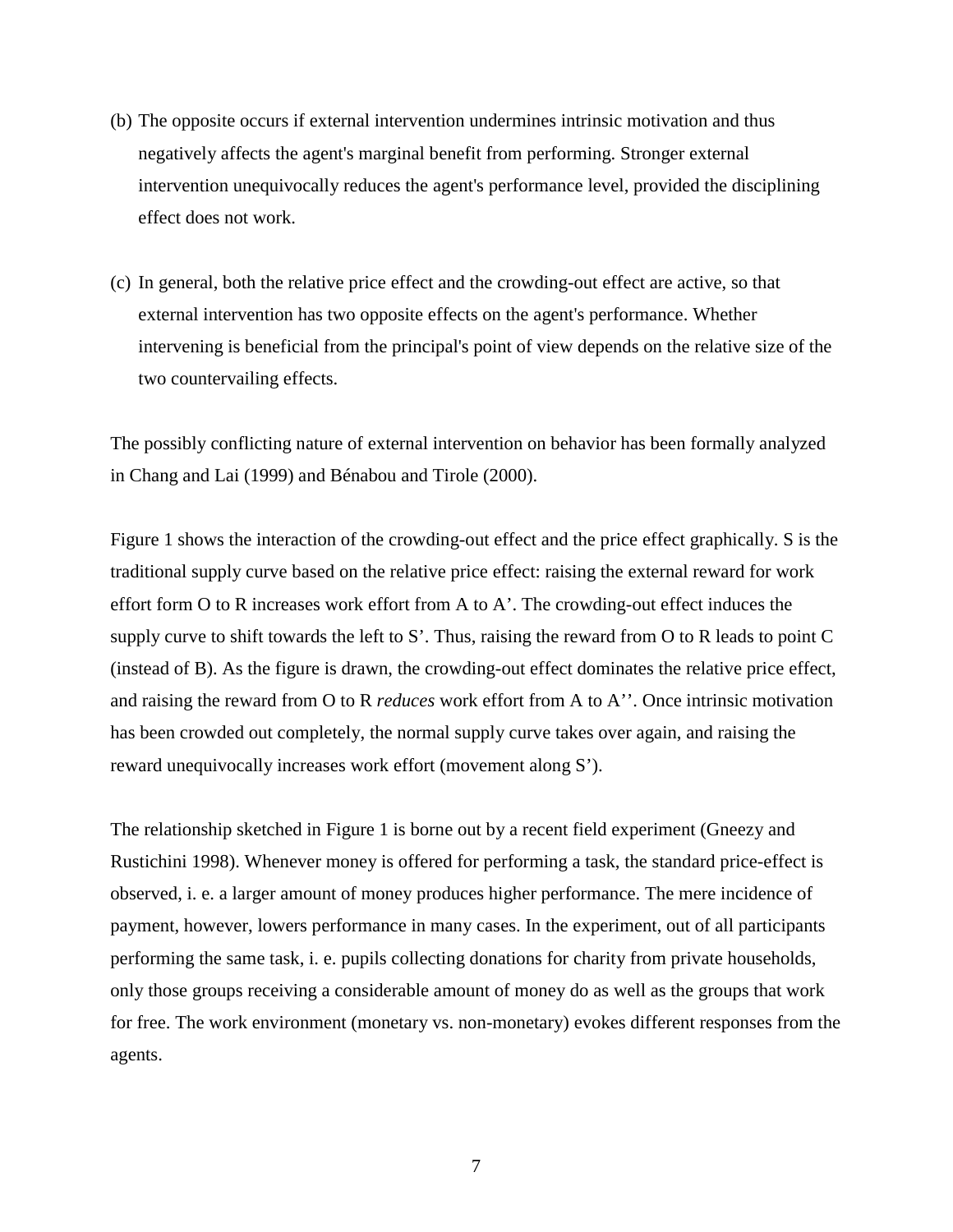

**Figure 1:Net-outcome of the Price- and the Crowding-Out-Effect**

The effects of external interventions on intrinsic motivation have been attributed to two psychological processes:

- (a) *Impaired self-determination*. When individuals perceive an external intervention as reducing their self-determination, intrinsic motivation is substituted by extrinsic control. Following Rotter (1966), the locus of control shifts from inside to outside of the person affected. Individuals, who are forced to behave in a specific way by outside intervention, feel overjustified if they maintain their intrinsic motivation.
- (b) *Impaired self-esteem*. When outside intervention carries the notion that the actor's motivation is not acknowledged, his or her intrinsic motivation is effectively rejected. The person affected feels that his or her involvement and competence is not appreciated, which debases its value. An intrinsically motivated person is deprived of the chance of displaying his or her own interest and involvement in an activity when someone else offers a reward, or orders them to do it. As a result of impaired self-esteem, individuals reduce effort.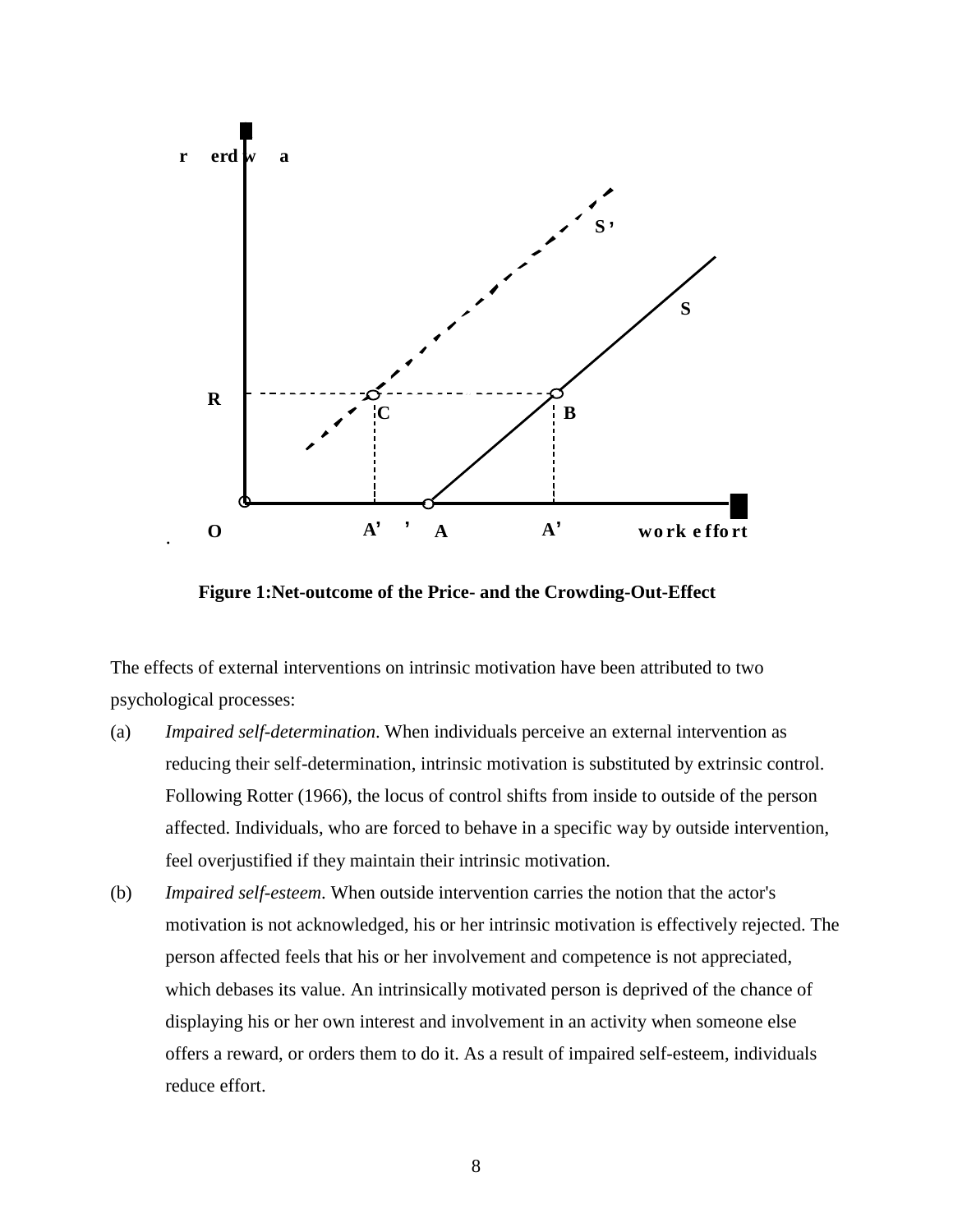The two processes identified allow us to derive the *psychological conditions* under which the crowding-out effect appears:

- (1) External interventions *crowd-out* intrinsic motivation if the individuals affected perceive them to be *controlling*. In that case, both self-determination and self-esteem suffer, and the individuals react by reducing their intrinsic motivation in the activity controlled.
- (2) External interventions *crowd-in* intrinsic motivation if the individuals concerned perceive it as *supportive*. In that case, self-esteem is fostered, and individuals feel that they are given more freedom to act, thus enlarging self-determination.

## 2.2. *Other Types of Crowding- Out in Economics*

Crowding Theory as discussed here basically differs from other phenomena that are sometimes referred to as crowding-out effects. In monetary economics, a rise in the interest rate is taken to crowd-out private investment (see any standard macroeconomic textbook, e. g. Mankiw 1994, p. 62), and, in public economics, government subsidies are taken to crowd-out private donations and charitable contributions (see e. g. Venti and Wise, 1990; Poterba, Venti and Wise, 1998; Bolton and Katok, 1998). In both areas, individual preference functions, or the perceived nature of the situation, remain unaffected, indeed the effects observed are a particular manifestation of the relative price effect.

#### 2.3. *What are the Implications of Motivation Crowding Theory for Economics?*

Crowding effects are potentially relevant in many different areas of individual behavior in the economy. Examples are the labor market, where the effect of higher compensation on work effort and, in particular, performance wages are at issue; the natural environment, where the effect of pricing instruments, such as pollution charges on environmental ethics, is in question; social policy, where it must be considered whether monetary incentives crowd out the notion of responsibility for one′s own fate; subsidization policy, where a possible negative effect on entrepreneurship, innovation and creativity must be taken into account; organization theory, where the limits of the firm must be reconsidered in view of possible limits of relying purely on extrinsic incentives; and contract theory where relational or "psychological contracts" (Rousseau 1995; Morrison and Robinson 1997) may require intrinsic motivation and hence crowding-out should be avoided (for further developments along this line see Frey 1997a, Osterloh and Frey 2000).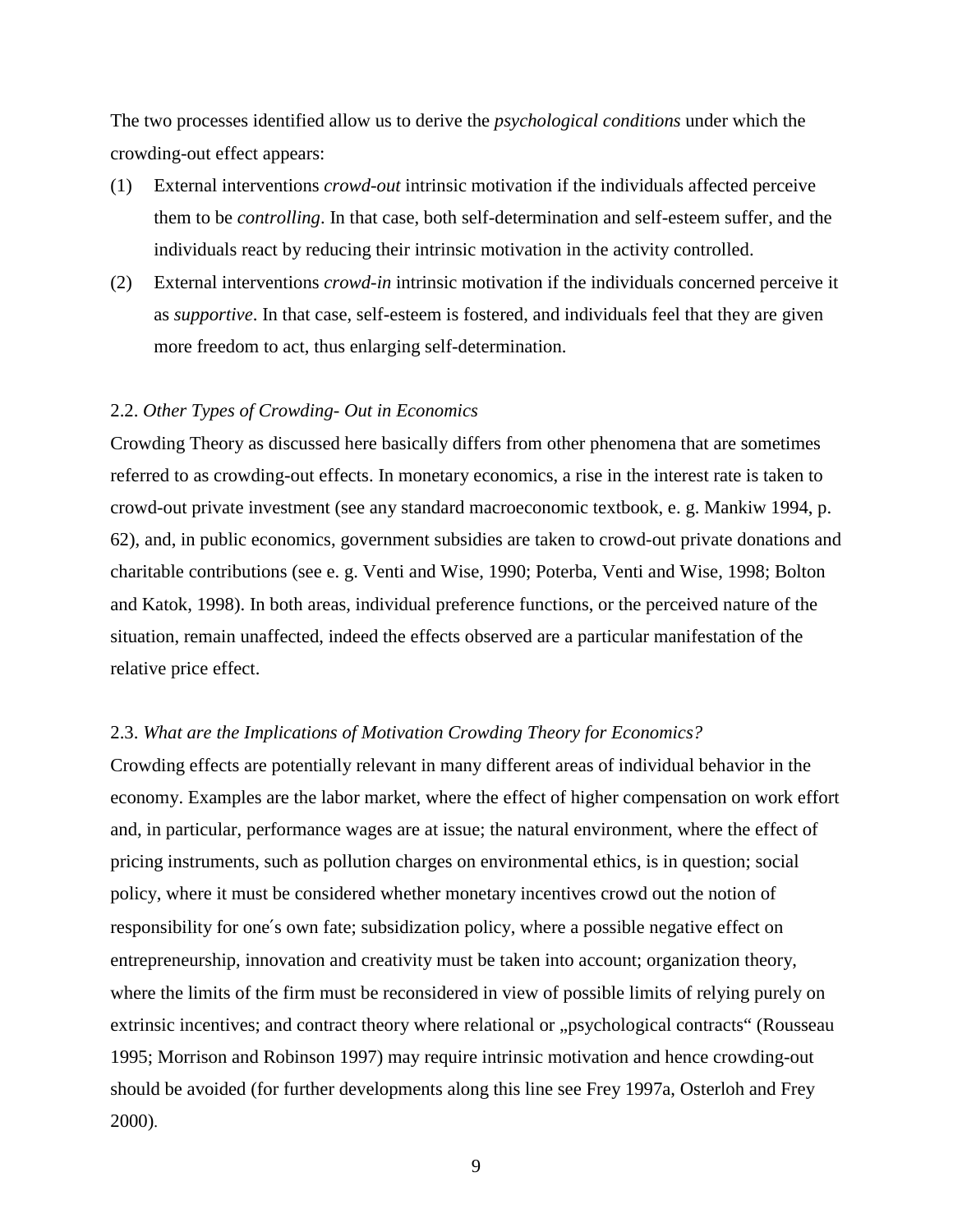Standard economics largely relies on the skillful application of the price effect, and economists tend to overrate the power of payment-based measures. An important example is pay-forperformance, which has become *the* uncontested instrument for eliciting higher performance from employees. Such a view is well supported by the theoretical economic literature. According to principal-agency theory, incentives of employer and employee are best aligned when the latter's pay is performance-based. Recent empirical studies for a particular work setting (mounting glass windshields in cars) are used to support the presumed effectiveness of pay-forperformance (Lazear 1999). On this basis, far reaching claims were made on behalf of a general positive effect of price incentives on work performance. Lazear (1999) states that all theories suggesting that "monetizing incentives may actually reduce output are unambiguously refuted by [his] data. Not only do the effects back up economic predictions, but the effects are extremely large and precisely in line with theory." (p. 2)

Motivation Crowding Theory serves as a warning against rash generalizations of conclusions derived from simple task environments (as in Lazear's study), where intrinsic motivation can be assumed to play no role, and therefore the crowding-out effect cannot occur.

## **3. Empirical Evidence**

 $\overline{a}$ 

#### 3.1. *Circumstantial Evidence*

Basic intuition tells us that we are more willing to undertake a task if we can expect a reward. But there are a number of specific situations where the undermining effect of external incentives is also just as easily understood. A good example is children who are paid by their parents for mowing the family lawn. Once they expect to receive money for that task, they are only willing to do it again if they indeed receive monetary compensation. The induced unwillingness to do anything for free may also extend to other household chores.<sup>6</sup>

An old Jewish fable confirms this intuition (in Deci with Flaste, 1995, p. 26):

"*It seem that bigots were eager to rid their town of a Jewish man who had opened a tailor shop on Main Street, so they sent a group of rowdies to harass the tailor. Each day, the ruffians would show up to jeer. The situation was grim, but the tailor was ingenious. One*

 $6$  This may be the main reason why all the parents consulted by the authors (in a non-representative, small-scale survey) pay their children's pocket money as a lump sum (at the same time as expecting some cooperation in household tasks) instead of assigning a specific sum of money to a given task.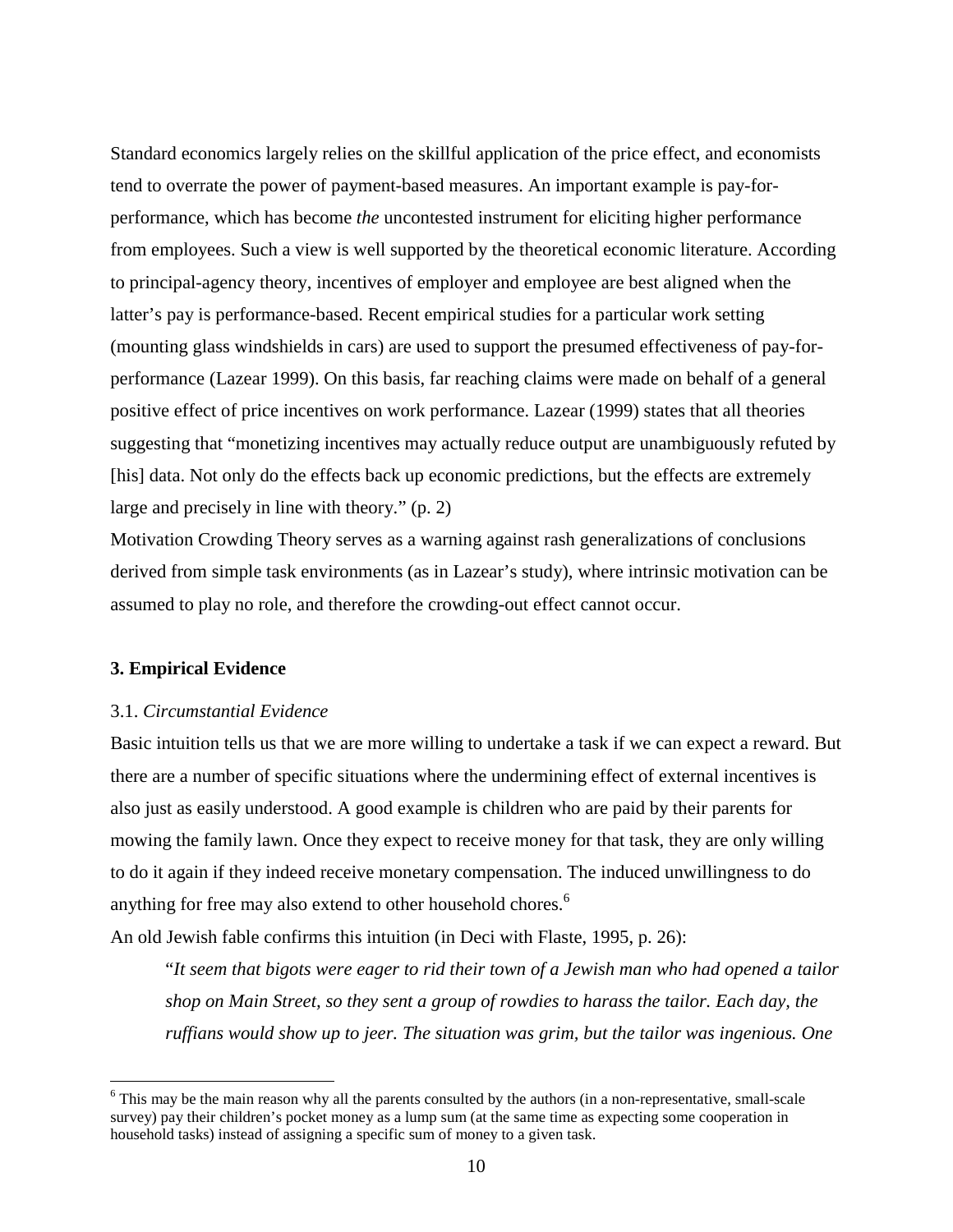*day when the hoodlums arrived, he gave each of them a dime for their efforts. Delighted, they shouted their insults and moved on. The next day they returned to shout, expecting their dime. But the tailor said he could only afford a nickel and proceeded to hand a nickel to each of them. Well, they were a bit disappointed, but a nickel after all is a nickel, so they took it, did their jeering, and left. The next day, they returned once again and the tailor said he had only a penny for them and held out his hand. Indignant, the young toughs sneered and proclaimed that they would certainly not spend their time jeering at him for a measly penny. So they didn't. And all was well for the tailor*."

The reward need not be monetary in the first place. Take the case of a gifted child in violin class. Once 'gold-stars' were introduced as a symbolic reward for a certain amount of time spent practicing the instrument, the girl lost all interest in trying new, difficult pieces. Instead of aiming at improving her skills, her goal shifted towards spending time playing well-learned, easy pieces in order to receive the award (Deci with Flaste 1995).

The crowding effect may also work the other way round. A patient found it difficult taking her medication for hypertension regularly. Her doctor's frequent reminders, admonishments, or plain warnings concerning the possible dire consequences had no effect. Despite ending up in the emergency room a couple of times, the patient only managed to alter her behavior when a new doctor - instead of pressuring her to take the medication - discussed with her what time of the day she considered best for taking her pills. Suddenly, she managed to follow the prescription, as her own (intrinsic) motivation was recognized and thereby reinforced.

## 3.2. *Laboratory Evidence*

#### 3.2.1 *In Psychology*

There are such a large number of laboratory experiments on the crowding effect that it is impossible to discuss the individual results here. Fortunately, there is a long tradition in social psychology of compiling formal meta-analytical studies of the effects underlying Crowding Theory. Rummel and Feinberg (1988) use 45 experimental studies covering the period 1971-85, Wiersma (1992) 20 studies covering 1971-90, and Tang and Hall (1995) 50 studies from 1972- 92. These meta-analyses essentially support the findings that intrinsic motivation is undermined if the externally applied rewards are perceived to be controlling by the recipients. However, these earlier studies, and especially the first two, are clearly flawed from a methodological point of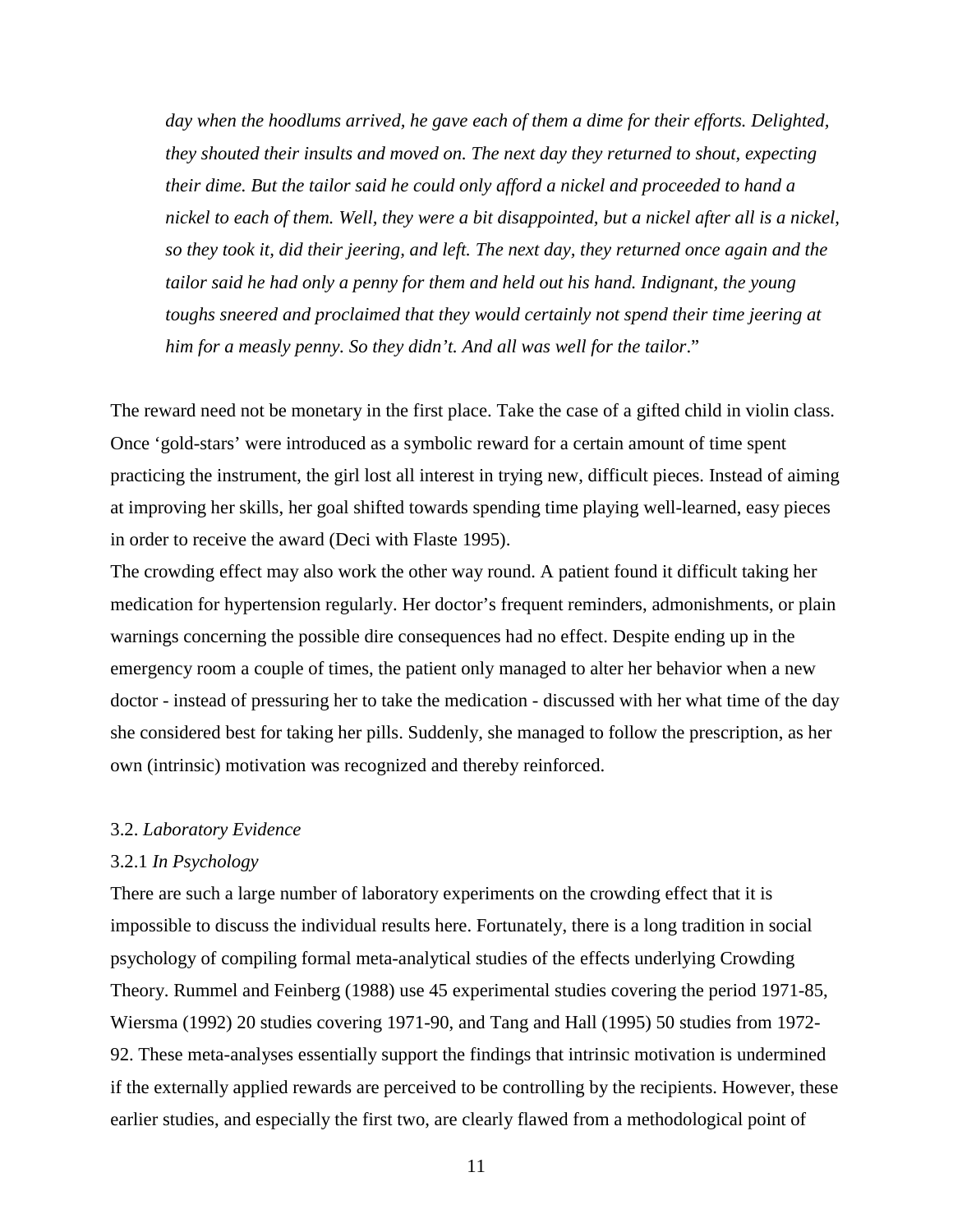view (see Deci, Koestner and Ryan, 1999, p. 631ff. for an account on shortcomings). As a consequence, these findings were challenged by studies defending the behavioralistic psychological position, such as Cameron and Pierce (1994) and Eisenberger and Cameron (1996), on the basis of their own meta-analyses of studies published in the period 1971-1991 (the two analyses use a virtually identical set of studies). Deci, Koestner and Ryan (1999) review a total of 128 different studies covering the period from 1971 to 1997, including all the studies considered in the contributions by Cameron, Pierce and Eisenberger, as well as several studies which appeared since then.

The extensive meta-study by Deci, Koestner and Ryan (1999) today is the best available survey of the 'hidden cost' phenomenon in social psychology. They put special emphasis on identifying the methodological differences between the various preceding attempts of summarizing the psychological literature on the subject. Deci and his co-authors demonstrate that there are a number of significant shortcomings and misinterpretations in the studies challenging the idea of rewards undermining intrinsic motivation. Cameron and Pierce (1994), for example, omit nearly 20 percent of the relevant studies, supposedly because of being outliers, use inappropriate control groups, or even misclassify several studies. Another is that they collapse effect sizes despite the presence of different "theoretically meaningful variables" - they e. g. include dull and boring tasks (for which a crowding-out effect cannot occur as the participants, have no intrinsic motivation to begin with) in the same group as intrinsically rewarding activities, without doing moderator analyses (see Deci et al. 1999, p. 633).

Deci and his co-workers conclude that the results from the meta-analysis of 128 well-controlled experiments exploring the effects of extrinsic rewards on intrinsic motivation are clear and consistent. Tangible rewards have a significant negative effect on intrinsic motivation for interesting tasks. On the other hand, verbal rewards have a significant positive effect on intrinsic motivation. Tangible rewards do not crowd-out intrinsic motivation, when they are unexpected or not contingent on task behavior.

Their overall conclusion for the use of rewards in the real world is that rewards are able to control people's behavior, which is presumably why they are so widely advocated. The main negative effect of rewards is that they undermine self-regulation. As a consequence of rewards, people take less responsibility for motivating themselves.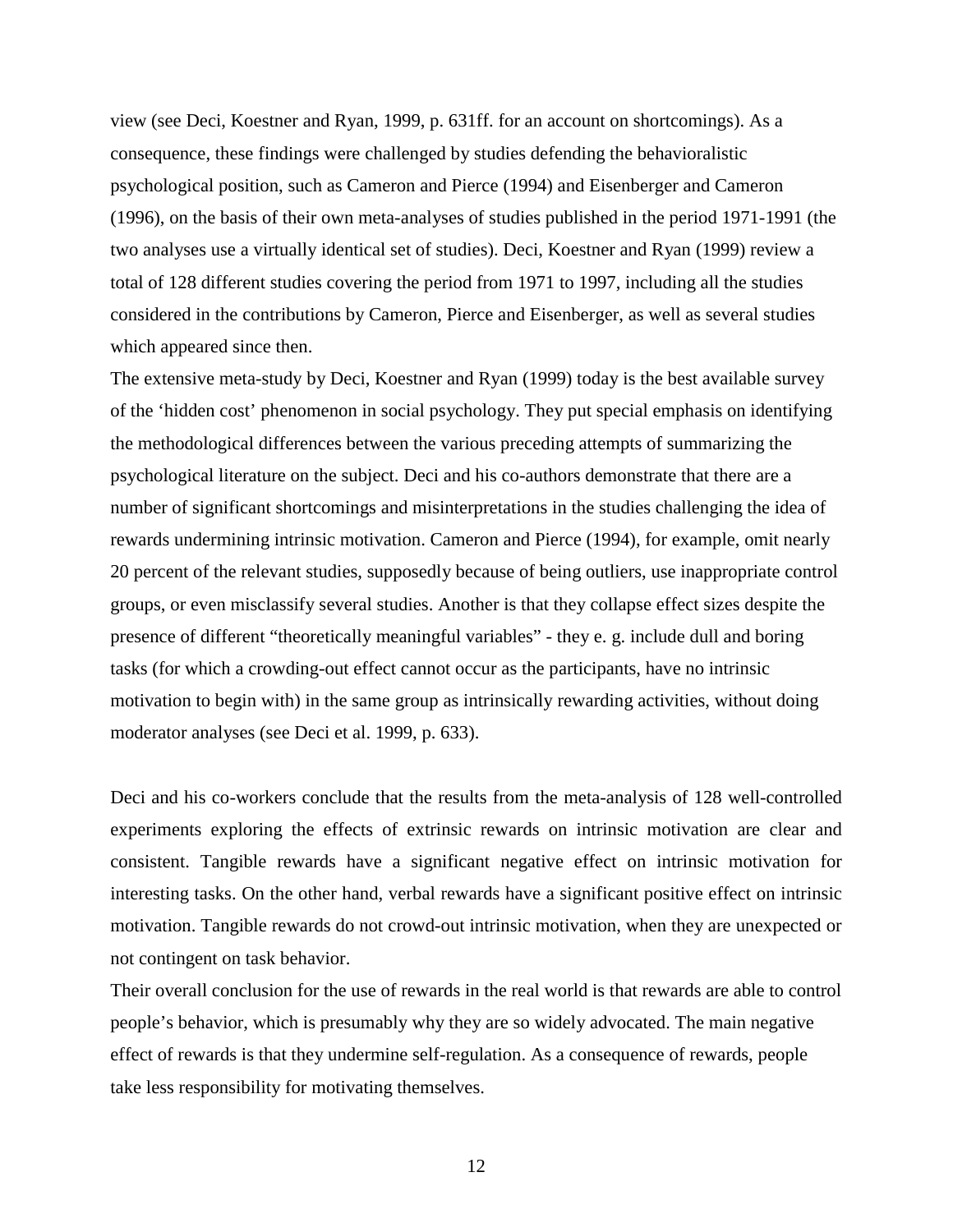A comment by Lepper, Henderlong and Gingras (1999) to Deci et al.'s analysis proves to be especially interesting as they clearly take sides in the dispute. Despite some general reservations against the method of statistical meta-analysis of a complex literature, they conclude that the general results of the literature on the effects of offering rewards and intrinsic motivation "have been more accurately captured by the [review] of Deci et al. ... than by that of Cameron and Pierce" (p. 669). They even criticize the latter researchers for abusing the meta-analytic technique: "We find it an unfortunate by-product of the present uses of meta-analysis that it seems to have encouraged some users to revert to drawing simplistic overall conclusions (Cameron and Pierce, 1994; Eisenberger and Cameron, 1996) even after 30 years of research demonstrating that extrinsic rewards can have both positive and negative effects on subsequent intrinsic motivation, depending upon the specific conditions of the study." (p. 674). But even the most critical opponents of cognitive evaluation theory acknowledge that there are conditions where rewards may prove detrimental to intrinsic motivation. In fact, all meta-analyses - i. e. even those that claim the 'hidden cost of reward' to be "largely a myth" - are consistent in finding a detrimental effect on intrinsic motivation for task-contingent tangible rewards (see Deci et al. 1999, p. 634).

To provide the reader with an overview of the evidence subsequently discussed, a selection of major empirical studies undertaken by economists is presented in Table 1.

The table is sorted according to the areas in which a crowding effect occurs. The table also reports whether the respective study has been explicitly undertaken to test Crowding Theory (indicated by t), or whether the results are consistent with Crowding Theory (indicated by c).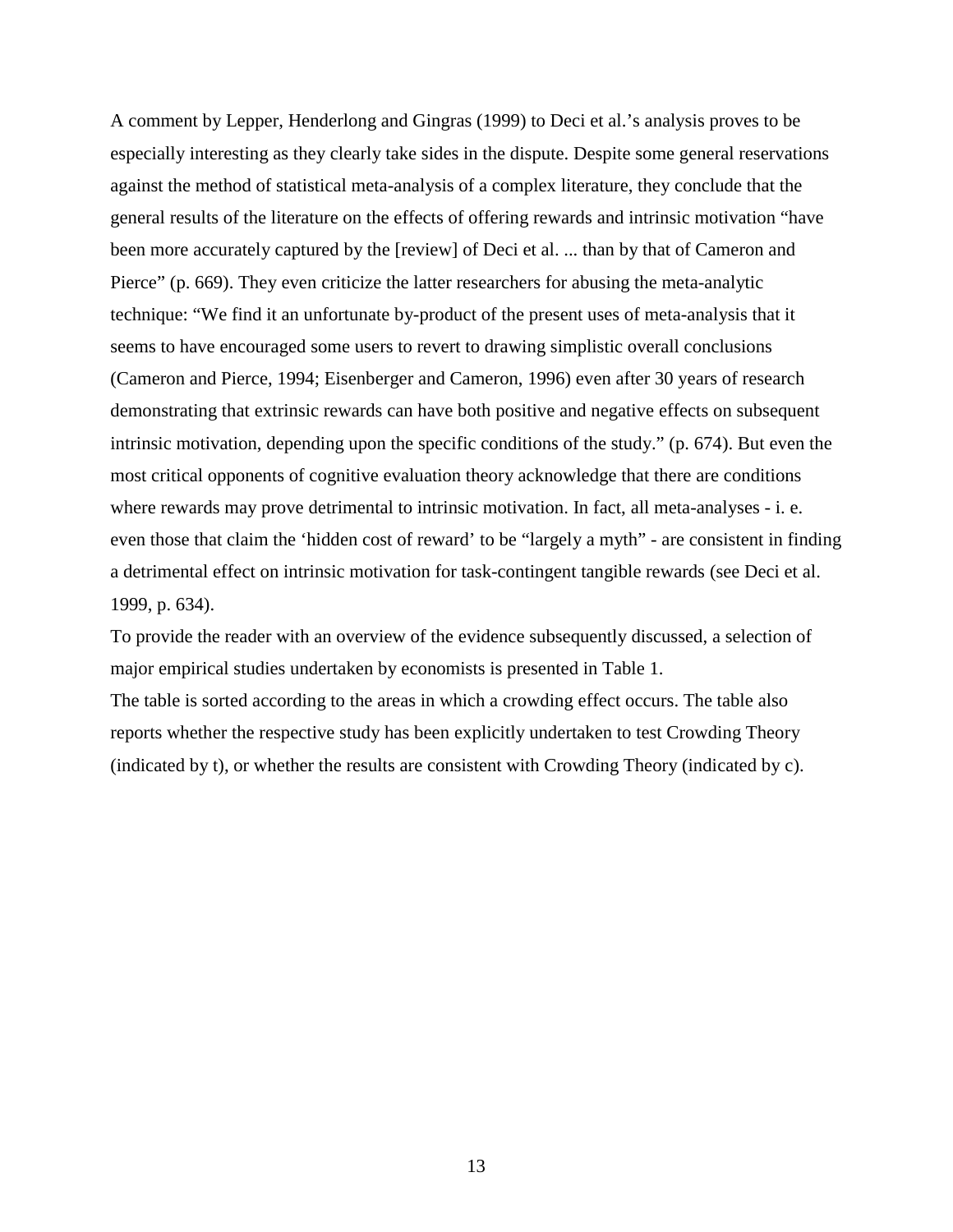| Authors/Year              | <b>Scientific Method</b> | <b>Intrinsic Motive</b>          | <b>External Intervention</b> | <b>Phenomenon</b> is<br>- used as a test for (t)<br>- consistent with (c)<br><b>Crowding Theory</b> |
|---------------------------|--------------------------|----------------------------------|------------------------------|-----------------------------------------------------------------------------------------------------|
| $(a)$ Labor Supply        |                          |                                  |                              |                                                                                                     |
| Gneezy/Rustichini<br>1999 | Field Experiment         | <b>Volunteer Work Motivation</b> | Payments                     |                                                                                                     |
| Zanella 1998              | Laborartory Experiment   | Reciprocity                      | <b>Incentive Contracts</b>   |                                                                                                     |

## Table 1 – Major Empirical Economic Studies Identifying Crowding Effects.

## *(b) Services*

| Upton $1973$              | Field Experiment | Donating Blood | Payments |  |
|---------------------------|------------------|----------------|----------|--|
| Gneezy/Rustichini<br>2000 | Field Experiment | Norm Adherence | Fines    |  |

Fehr/Gächter 2000 Laborartory Experiment Reciprocity **Incentive Contracts** t

Barkema 1995 Econometrics Work Effort Type of Supervision c

Bewley 1995 Survey Survey Work Effort Payments C

Frey/Goette 1999 Econometrics Volunteer Work Supply Payments t

Austin/Gittell 1999 Case Study Team Orientation Supervision Methods c

## *(c) Common Pool Resources*

| Frohlich/<br>Oppenheimer 1998                | Laboratory Experimenmt                          | <b>Other-Regarding Behavior</b>          | Payoff Scheme                      | $\mathbf{c}$ |
|----------------------------------------------|-------------------------------------------------|------------------------------------------|------------------------------------|--------------|
| 1997                                         | Frey/Oberholzer-Gee Econometrics/Field Research | Civic Duty                               | <b>Compensation Payments</b>       | t.           |
| Kunreuther/Easterling Field Research<br>1990 |                                                 | Civic Duty                               | <b>Tax Rebates</b>                 | $\mathbf{c}$ |
| Cardenas et al. 1999                         | Field Research                                  | Environmental Care (Other-<br>Regarding) | "Welfare-Improving"<br>Regulations | t.           |

## *(d) Constitutions, Tax Evasion*

| Bohnet/Frey/Huck<br>1999 | Laboratory Experiment | Trust/Trustworthiness  | Legal System/Institutions         |  |
|--------------------------|-----------------------|------------------------|-----------------------------------|--|
| <b>Frey 1997b</b>        | Econometrics          | Civid Duty/ Tax Morale | <b>Constitutional Regulations</b> |  |
| Kelman 1992              | <b>Field Research</b> | Civic Virtue           | <b>Adversary Institutions</b>     |  |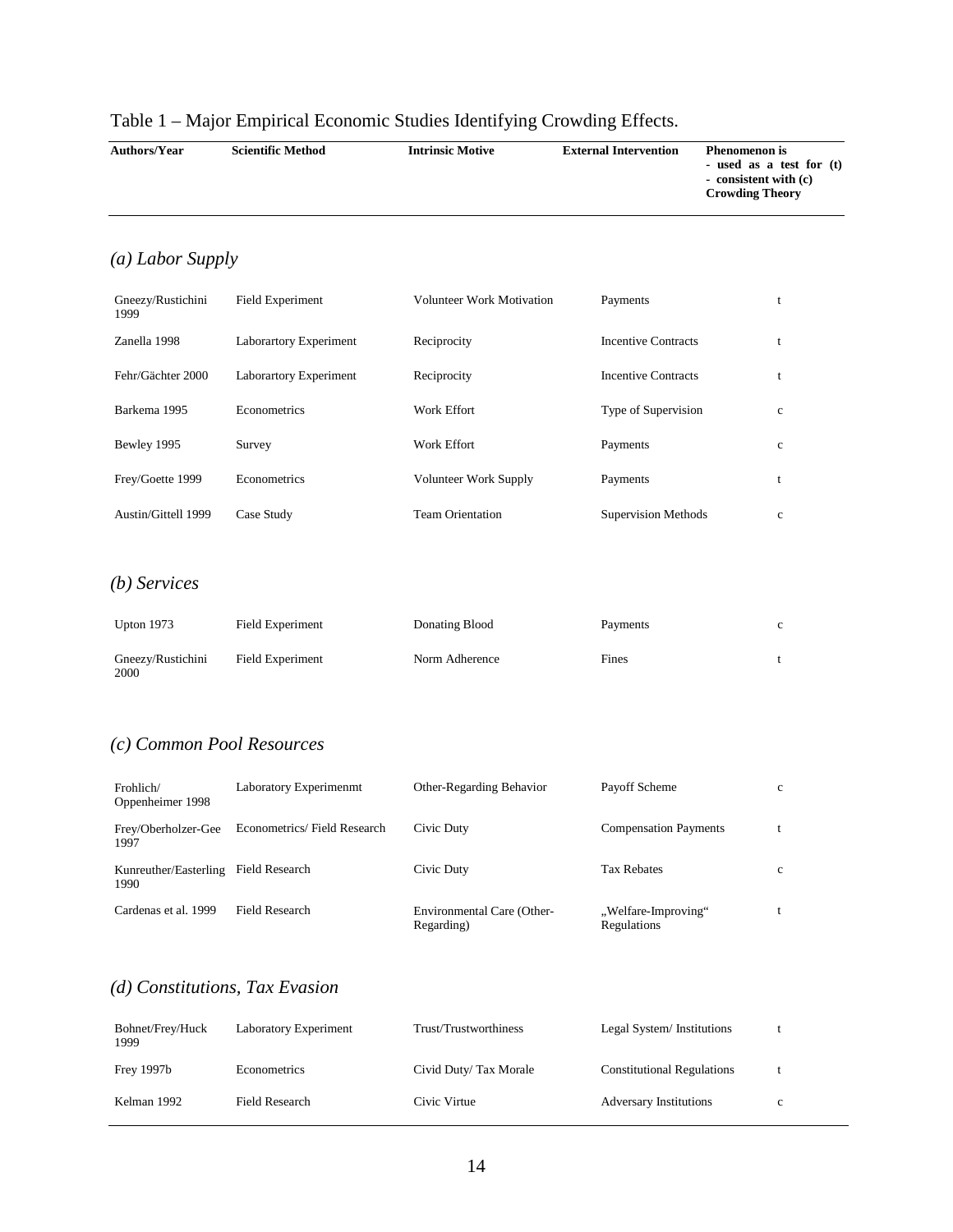## 3.2.2. *In Economics*

Concerning crowding effects on motivation, experimental economic research lacks the long and rich tradition found in psychology. There are nonetheless an increasing number of studies done on the subject.

Laboratory experiments (Zanella 1998, Fehr and Gächter 2000) test the hypothesis that incentive contracts crowd-out reciprocity, which can be considered to be a special type of intrinsic motivation. The findings confirm the crowding hypothesis. Those participants playing in a reciprocity-treatment perform better (i. e. they forfeit more rents, which could have been gained by not working) than the ones participating in an incentive-treatment. The incentive mechanism used in these experiments is based on fines. Other mechanisms may prove to be crowdingneutral, or may even crowd-in motivation. Principals exhibit a preference for incentive schemes. Although the total surplus gained is smaller in the incentive treatment, compared to the baseline of the trust treatment, a larger share of the surplus can be appropriated by the principals when incentives are introduced.

Crowding-effects in contract enforcement have been analyzed in an evolutionary game model (Bohnet, Frey and Huck 1999). The probability of fining agents for breach of contract is varied from one treatment to another, i. e. there are different probabilities of bearing the cost of breaching a contract. The game is designed as a repeated contract game. In every round, a first mover could or could not offer a contract and a second mover could decide to breach it or not. The goal of this experiment is to study how the participants' motivation and behavior evolves, depending on the institutional setting. When contracts are near-perfectly enforced, first movers can rely on the legal system with a high probability of being fined to deter second movers from breaching the contract offered. Personal trust is hence replaced by institutional trust. Low levels of legal enforcement, i. e. a low probability of getting caught breaching the contract, tend to crowd-in intrinsic motives to treat others fairly. When first movers in such a game decide to offer a contract (despite the fact that both participants are aware of the low probability of being fined for non-compliance), they signal their trust that the second mover will not to breach the contract. The number of contracts offered increases in the course of the game. This is contrary to standard economic expectations. An intermediate level of law enforcement turns out to be most detrimental to intrinsically motivated trustworthiness and reciprocity-driven behavior. First movers tend not to offer contracts.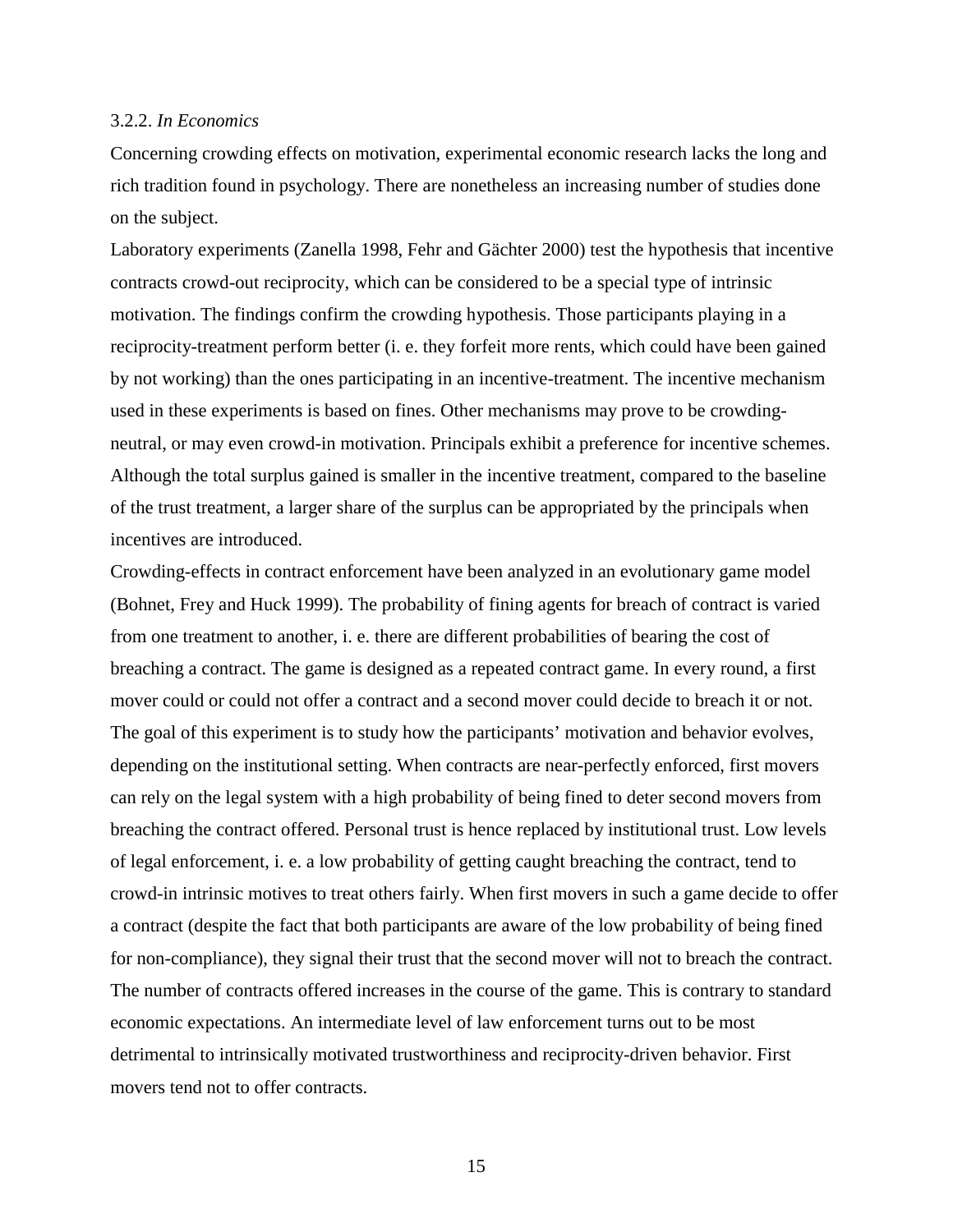Starting with the observation of a surprisingly high rate of firm's compliance with pollution standards, Livernois and McKenna (1999) discuss a similar problem. They find that under plausible specifications of their model, higher compliance can be elicited with lower fines for noncompliance. Even more striking, the cost of enforcing a given level of pollution is minimized with a zero fine for noncompliance.

The potentially negative effect on individual intrinsic motivation of externally imposed institutions is also found in a series of experiments designed as contribution games to a pure public good (Frohlich and Oppenheimer 1998). Randomly reassigned individual pay-offs in the game lead to an expected increase in contributions to the public good; on the other hand, the experimenters found strong evidence that the institution of random pay-offs itself shifted individual motivation towards greater self-interest.

## 3.3. *Field evidence*

## 3.3.1 *Labor supply*

Motivation crowding theory has been subjected to econometric studies in the case of work motivation. Barkema (1995) looks at firms where the intensity of the personal relationship between the principals and the agents depends on the form of *supervision*. In the case of managers as agents of a certain firm, three major types can be distinguished:

(i) The managers are controlled by the parent company. This corresponds to a rather impersonal relationship so that, following our above proposition, a positive influence of monitoring on managers' performance is expected, because intrinsic motivation is little affected, or not at all.

(ii) The managers are controlled by their firm's chief executive officer, representing a personalized relationship. According to our proposition, monitoring in this case tends to reduce the agents' effort, as external intervention shifts the locus of control towards external preferences, and the agents perceive that their competence is not acknowledged by their superior.

(iii) The managers' behavior is regulated by the board of directors. The crowding-out effect is expected to be greater than in case (i) but smaller than in case (ii).

Barkema's data set refers to 116 managers in medium-sized Dutch firms in 1985. They range from between less than 100 to more than 30,000 employees, and cover a wide variety of industries. The managers' individual effort is in line with Holmström and Milgrom (1991),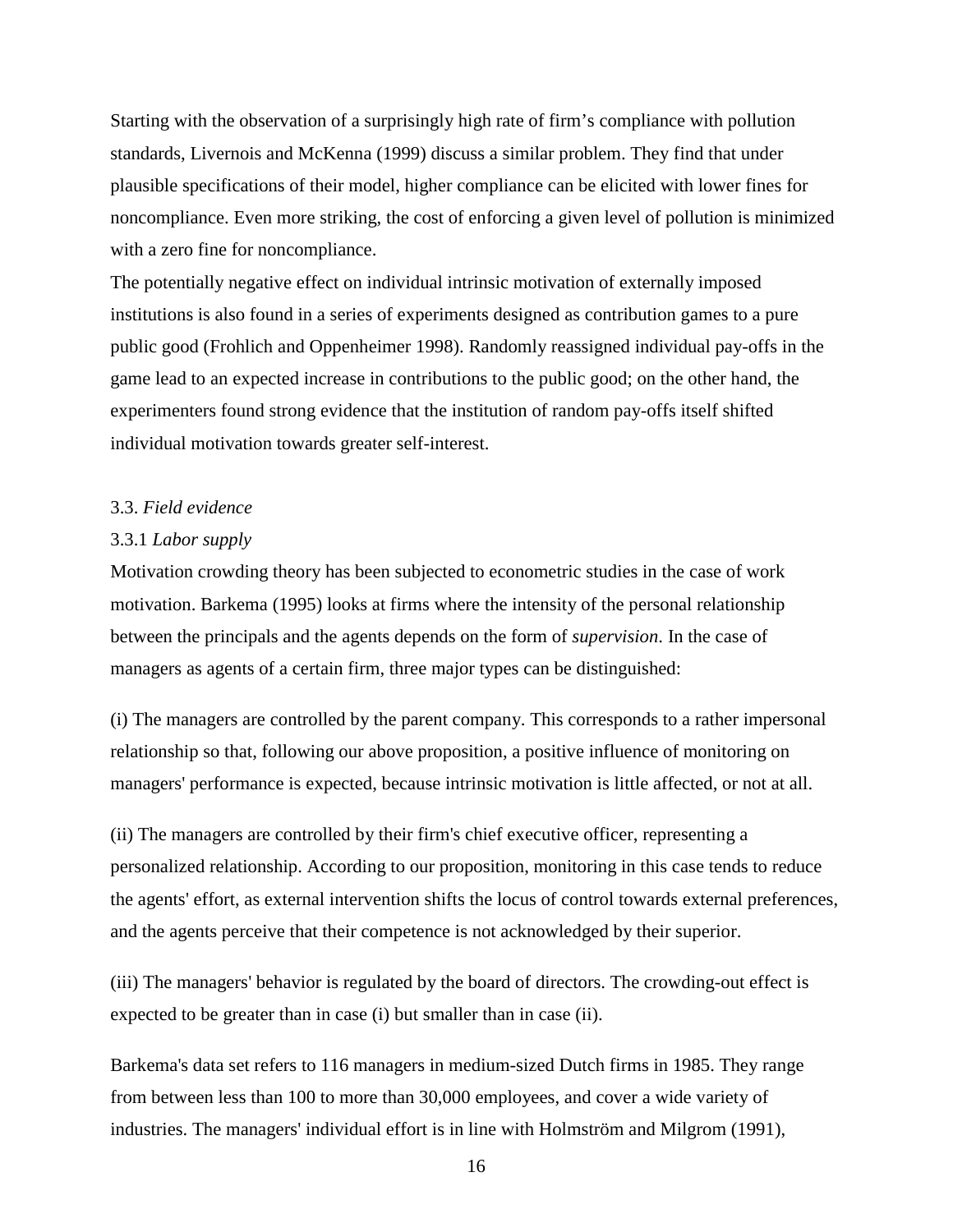operationalized as the number of hours invested. The intensity of regulating is captured by three aspects: the regularity with which their performance is evaluated; the degree of formality of the evaluation procedure; and the degree to which the managers are evaluated by well defined criteria. A measurement model is used to empirically establish that these variables meaningfully represent the latent variable 'regulating'. A structural model is then used to show the influence of so-defined external intervention on managers' performance.

The results are consistent with the proposition advanced. The econometrically estimated parameters capturing the effect of external intervention on work performance turn out to be

positive and statistically significant in case (i) of impersonal control. In case (ii) of personalized control, on the other hand, the corresponding parameter is statistically significant and negative; regulating strongly crowds-out intrinsic motivation, so that the net effect of control on performance is counterproductive. In the intermediate case (iii) of somewhat personalized control, the estimated parameter does not deviate from zero in a statistically significant way.

A second econometric study (Frey and Götte 1999) looks at the voluntary sector, which is of substantial size in developed economies (see the survey by Rose-Ackerman 1996, Salamon and Anheier 1997). Intrinsic motivation has been argued to be important when it comes to volunteering (Freeman, 1997). The authors use a unique data set from Switzerland to evaluate how financial rewards to volunteers affect their intrinsic motivation. The incidence of rewards is found to reduce the amount of volunteering. While the size of the rewards induces individuals to provide more volunteer work, the mere fact that they receive a payment significantly reduces their work efforts by approximately four hours. The magnitude of these effects is considerable. Evaluated at the median reward paid, volunteers indeed work *less*, suggesting that the crowdingout effect dominates the relative price effect. These results are immune to possible simultaneity bias or differences in reward policies between types of organizations. These findings have important implications for policy regarding voluntary work. Direct incentives may backfire, leading to less volunteering.

A comprehensive survey collecting 334 interviews with decision-makers in the labor market provides another avenue (Bewley 1995). Interestingly enough, practitioners seem well aware of the possible traps of pay-for-performance schemes. They realize that external intervention via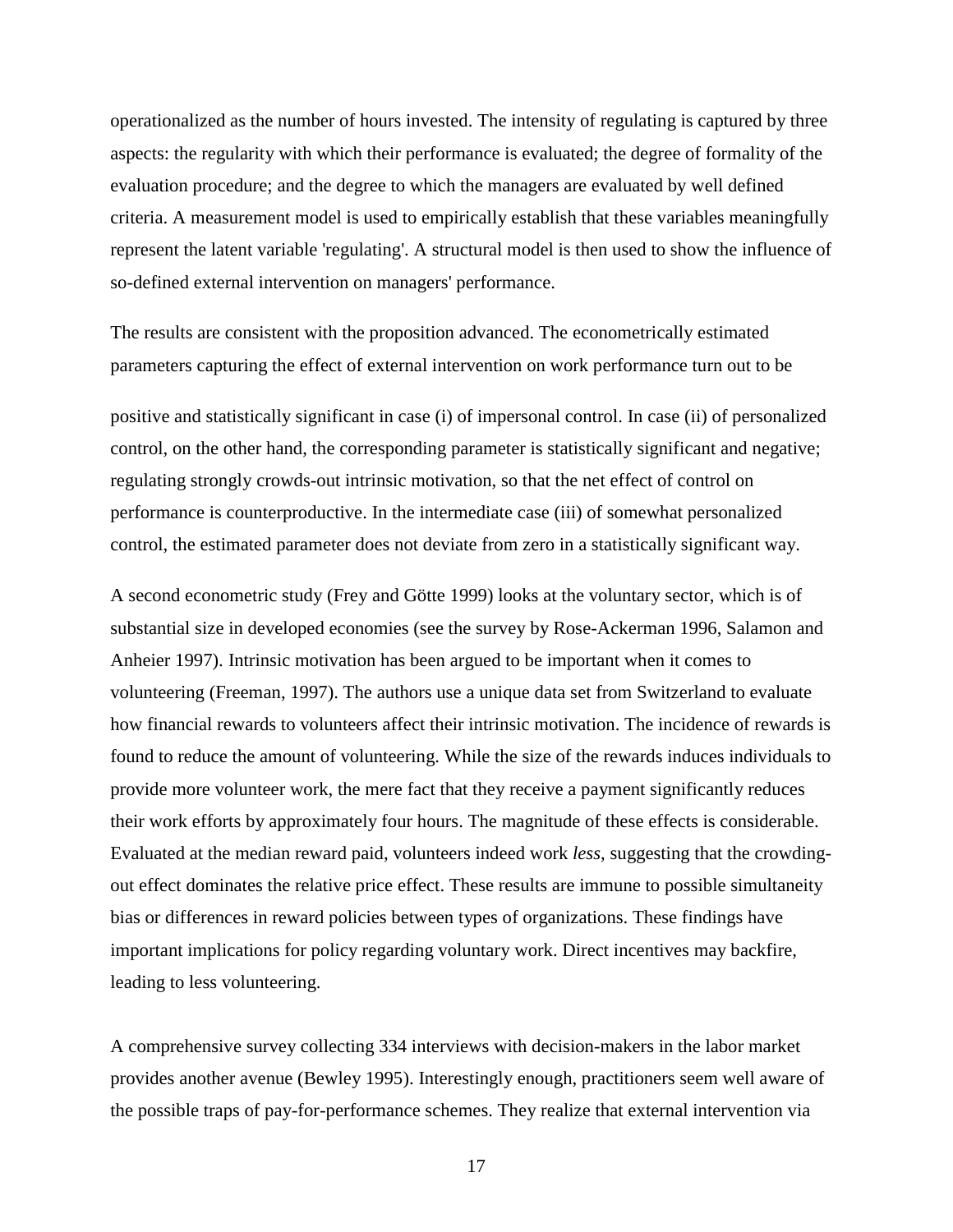monetary incentives should not be used as a means of controlling, as it may undermine intrinsic realties such as work morale or creativity: "Good [management] practice also offers financial rewards for good performance, when possible, but these rewards and employees' goodwill are thought of as mutually reinforcing. Managers claim that workers have so many opportunities to take advantage of employers that it is not wise to depend on coercion and financial incentives alone as motivators. Also, employers want workers to operate autonomously, show initiative, and use their imagination while working, and workers who are scared or disheartened do not do these things" (Bewley 1995, p. 252)

## 3.3.2. *Services*

Daycare centers are confronted with the problem that parents sometimes arrive late to pick up their children, which forces teachers to stay after the official closing time. A typical economic approach (in line with the economic theory of crime, initiated by Becker 1968) would suggest introducing a fine for collecting children late. Such a punishment is expected to induce parents to reduce the occurrence of belatedly picking up their children. The effect of such a policy has been studied for a daycare center in Israel (Gneezy and Rustichini 2000). The number of late-coming parents over a particular period of time was first recorded. In a second period, extending over twelve weeks, a significant monetary fine for collecting children late was introduced. After an initial learning phase, the number of late-coming parents *increases* substantially, which is consistent with the crowding-out effect. The introduction of a monetary fine transforms the relationship between parents and teachers from a non-monetary into a monetary one. As a result, the parents' intrinsic motivation to keep to the time schedules is reduced or is crowded-out altogether; the feeling now is that the teachers are "paid" for the disamenity of having to stay longer. That parents' intrinsic motivation was crowded out for good by the introduction of a penalty system is supported by the fact that the number of late-coming parents remained stable at the level prevailing even after the fine was cancelled in the third phase.

In a study based on the comparison of carefully conducted case studies, Austin and Gittell (1999) find a crowding effect with respect to performance measurement in the airline industry. The specific issue studied is how airline carriers deal with delayed departures of flights and the factors or persons responsible. Different carriers use a variety of instruments to cope with delays. Each airline recorded the assumed source of a delayed flight departure for the purpose of being able to improve performance in the long run and to give feedback to the responsible employees or units.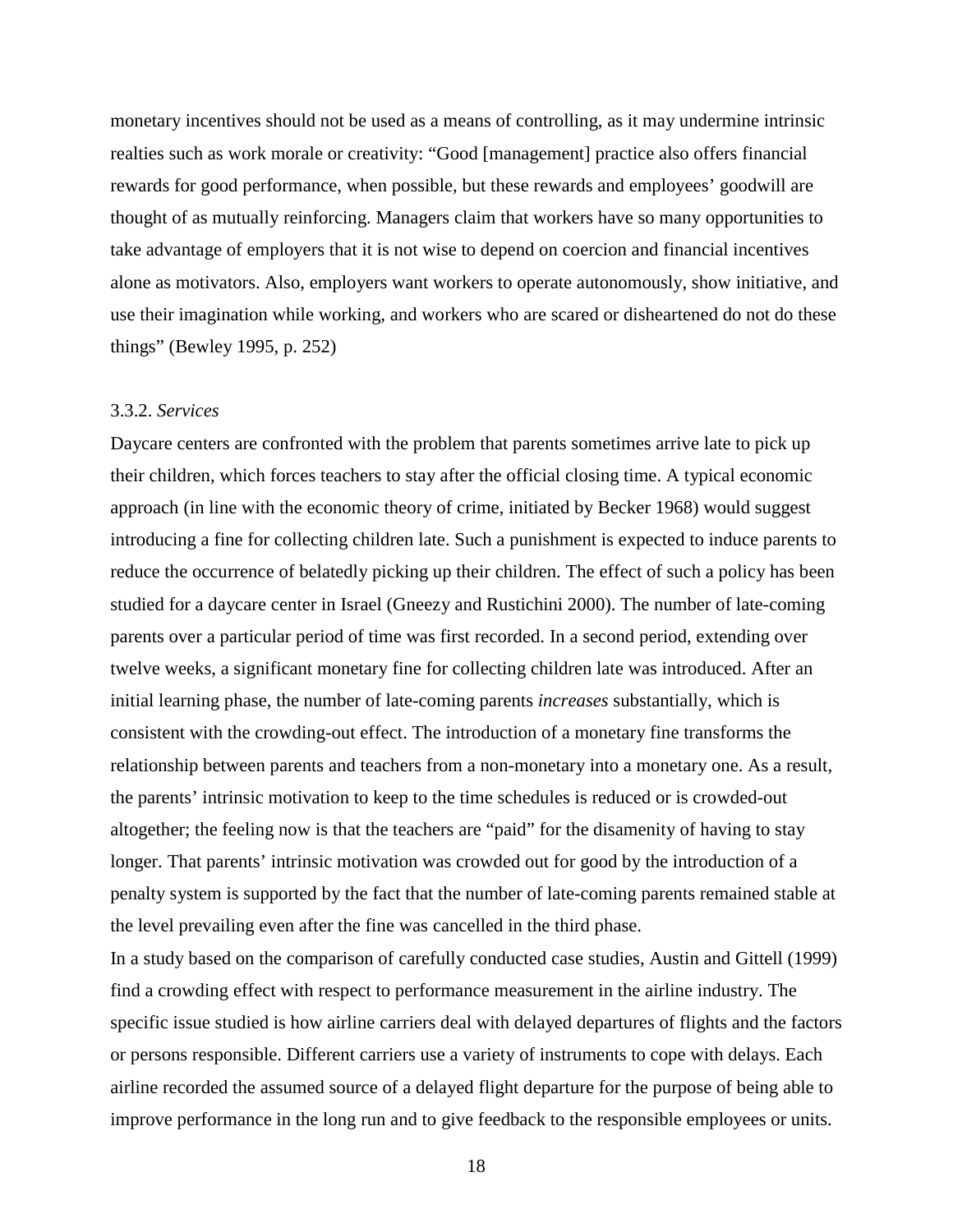However, attributing a single delay as exactly as possible to its source (as suggested by the principal-agent theory), is negatively correlated with the achieved end, namely the airline's ontime flight performance. The most successful company in terms of departing on time is the one carrier that uses the general term 'team delay' to indicate the source of a delay caused by the personnel, independent of whether a single employee, or one specific unit, was in fact responsible. A close attribution of the source of a delay, as suggested by principal-agent theory, is perceived to be controlling, as people's motivation to try their best is not respected. This leads to disagreements, provokes finger-pointing and encourages cover-up activities. On the other hand, a loose attribution of the source of delay crowds-in the employees' intrinsic motivation to help out other units and groups.

## 3.3.3. *Siting Problems and Common Pool Resources*

An econometric test of Crowding Theory refers to the important real life issue of finding a site for locally unwanted projects (Frey and Oberholzer-Gee 1997). This is known as the 'Not in my backyard' or NIMBY-problem. For many different projects and major capital investments, a wide consensus exists that they are worth being undertaken. But no community is prepared to tolerate their vicinity. Such 'nimbyistic' behavior is well documented in cases where citizens object to the siting of e. g. hazardous waste disposal facilities or airports in their communities.

Economists have a handy tool to deal with such a situation. As the aggregate net benefits of undertaking the project are positive, one must simply redistribute them in an appropriate way. The communities, which are prepared to accept the undesired project within their boundaries, must be *compensated* in such a way as to make their net benefits positive ( O′Hare 1977; Kunreuther and Kleindorfer 1986). This policy recommendation underestimates the true costs of price incentives in that it fails to take into account the detrimental effects of motivation crowdingout. The hypothesis that external incentives crowd-out civic duty or intrinsic motivation, and therefore the willingness to accept the locally undesired project, was tested by analyzing the reaction to monetary compensation offered for a nuclear waste repository in Switzerland. A survey was undertaken among the population of the community, which was chosen to harbor the site by the national government. More than half of the respondents (50.8%) agreed to have the nuclear waste repository built in their community, 44.9% opposed the siting, and 4.3% did not care where the facility was built. Thus, the siting decision was widely accepted, in spite of the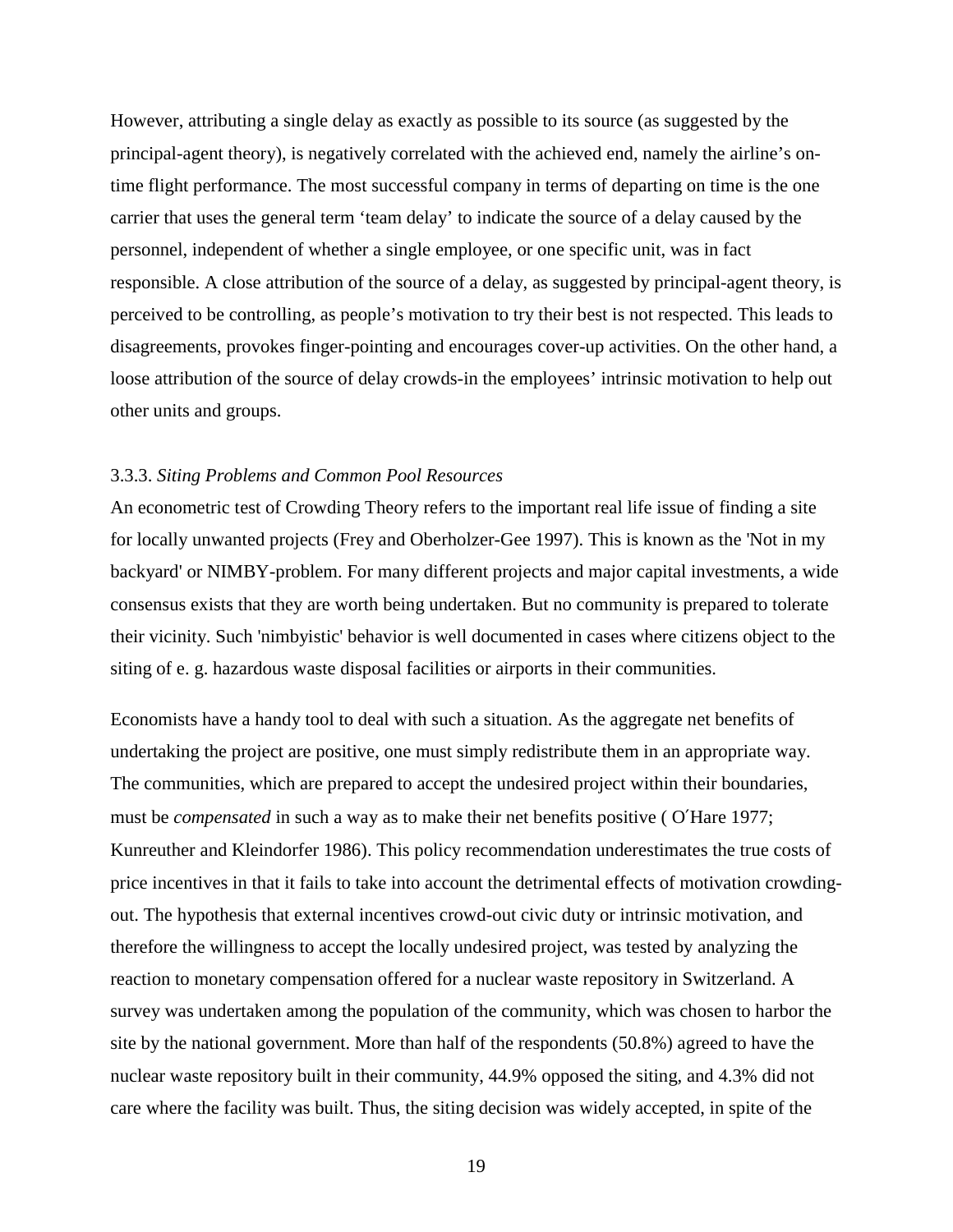fact that a nuclear waste repository is mostly seen as a heavy burden for the residents of the host community. In the next step, the level of external compensation was varied. The respondents were asked the same questions, whether they were willing to accept the construction of a nuclear waste repository, but it was added that the Swiss parliament had decided on a substantial compensation for all residents of the host community. While 50.8% of the respondents agreed to accept the nuclear waste repository without compensation, *the level of acceptance dropped to 24.6%* when compensation was offered. The amount of compensation has no significant effect on the level of acceptance. About one quarter of the respondents even seem to reject the facility simply because financial compensation is attached to it.

Compensation fundamentally alters the perceived nature of a siting procedure. What was observed in the analysis of verbal behavior represents precisely the type of mechanism postulated by Motivation Crowding Theory. While external intervention, i.e. offering compensation, manages to address concerns regarding the costs of a noxious facility, it reduces the intrinsic motivation to permit the construction of such a facility. In the case studied, this latter effect even outweighs the benefits of external intervention, thereby reducing overall acceptance. A corresponding effect was found for the siting of a nuclear repository in Nevada, where raising tax rebates failed to increase support (Kunreuther and Easterling 1990).

In a field experiment conducted in Colombia, South America, a regulatory approach imposed from the outside, aimed at forestalling the exploitation of the local tropical forest (which should have brought about welfare improvements according to standard theory) leads to more egoistic behavior on the part of the population involved, therewith intensifying forest destruction (Cardenas, Stranlund and Willis 1999). Introducing an external regulation crowds-out the existing level of intrinsically motivated other-regarding behavior. The attempt to externally set incentives to lead people towards more efficient choices from a welfare point of view does in fact backfire. It may similarly be argued that an external intervention in common pool resource dilemmas may fail as it absolves people from moral obligations in general (e. g. Ostmann 1998).

#### 3.3.4. *Constitutional Design and Tax Evasion*

Crowding Theory can be applied to how constitutional and other legal rules affect the individual citizens. Civic virtue (a particular manifestation of intrinsic motivation) is bolstered if the public laws convey the notion that citizens are to be trusted. Such trust is reflected in extensive rights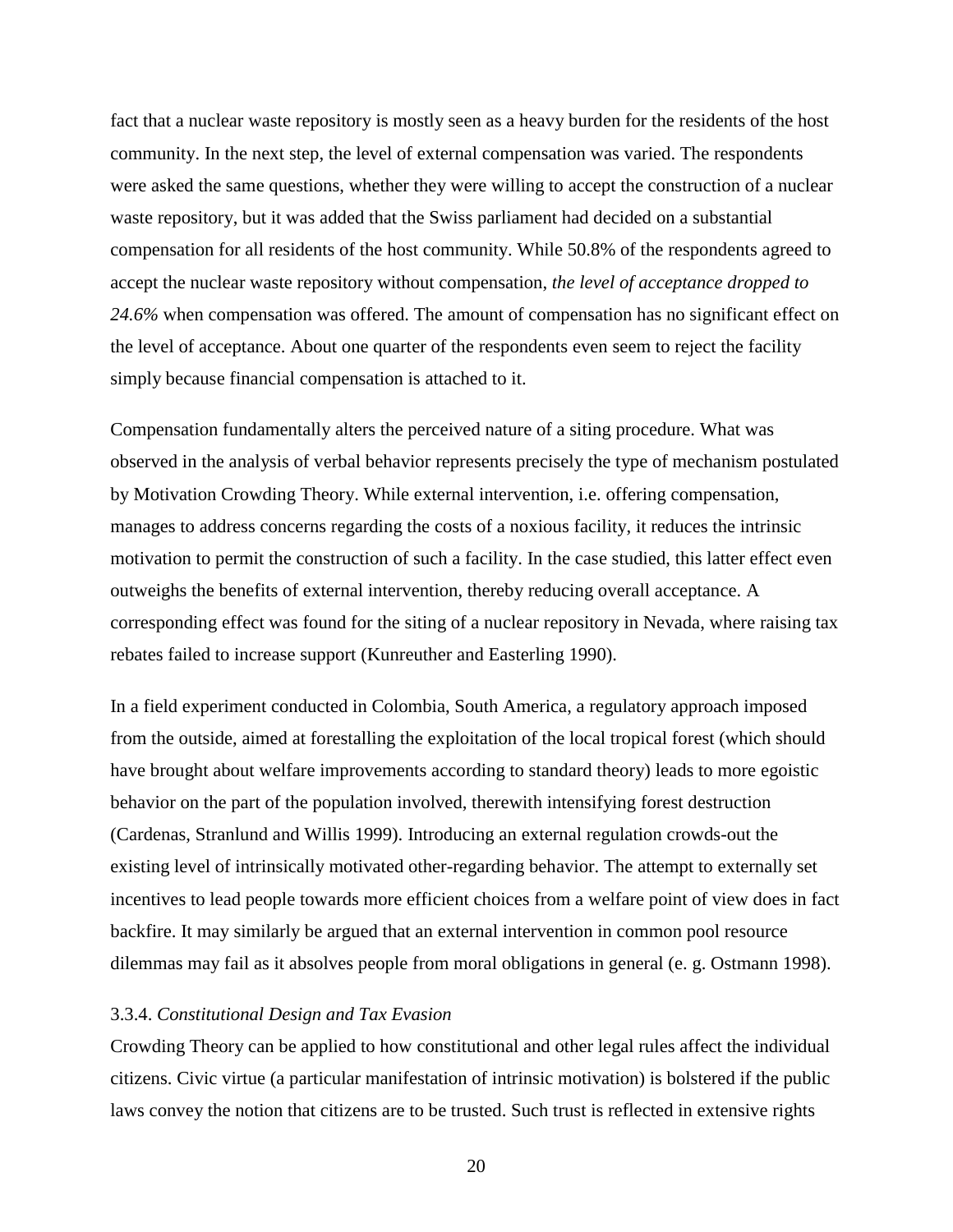and participation possibilities. Citizens are given the freedom to act on their own with respect to economic affairs, the freedom to freely express themselves, and to demonstrate and strike if they feel dissatisfied with particular government decisions and, most importantly, to take important political decisions by themselves via referenda and initiatives. The basic notion enshrined in the constitution that citizens are on average, and in general, reasonable human beings thus generates a crowding-in effect of civic virtue. In contrast, a constitution implying a fundamental distrust of its citizens, and seeking to discipline them, tends to crowd-out civic virtue and undermines the support which citizens are prepared to give towards the basic law. The effects of such a distrustful constitution show up in various ways. The citizens are dissatisfied with the political system and respond by breaking the constitution and its laws whenever they expect to be able to do so at low cost (Frey 1997b). An important reaction to distrustful public laws is a reduction of *tax morale* and, as a consequence, the evasion of taxes. It has been well established that tax paying behavior cannot be explained in a satisfactory way without taking tax morale into account. Thus, based on the American Internal Revenue Service's Taxpayer Compliance Maintenance Program, Graetz and Wilde (1985, p. 358) conclude that 'the high compliance rate can only be explained either by taxpayers' (...) commitment to the responsibilities of citizenship and respect for the law or lack of opportunity for tax evasion'. Reinganum and Wilde (1986) attribute the observed drop in tax compliance in the United States to the erosion of tax ethics.<sup>7</sup>

The extent of tax morale revealed by tax paying behaviour may be shown to depend on the type of constitution existing (see more fully, Pommerehne and Frey 1993; Pommerehne and Weck-Hannemann 1996; Frey 1997b). Switzerland presents a suitable test case, because the various cantons have different degrees of political participation possibilities (or, in other words, different constitutions that affect public spirit and tax morale in systematically different ways). It is hypothesized that the more extended political participation possibilities in the form of citizens' meetings, obligatory and optional referenda and initiatives are, and the broader the respective competencies are, the higher is tax morale and (ceteris paribus) tax compliance. On the basis of these characteristics, about one third of the 26 Swiss cantons were classified according to the cantonal constitutional provisions as pure direct democracy, another third as pure representative democracies, while the remaining third satisfied only some of the characteristics. A cross section/ time series multiple regression, explaining the part of income not declared, yields the following

<sup>&</sup>lt;sup>7</sup> Further evidence can be found, among others, in Schwartz and Orleans 1967, Lewis 1982, Roth, Scholz and Witte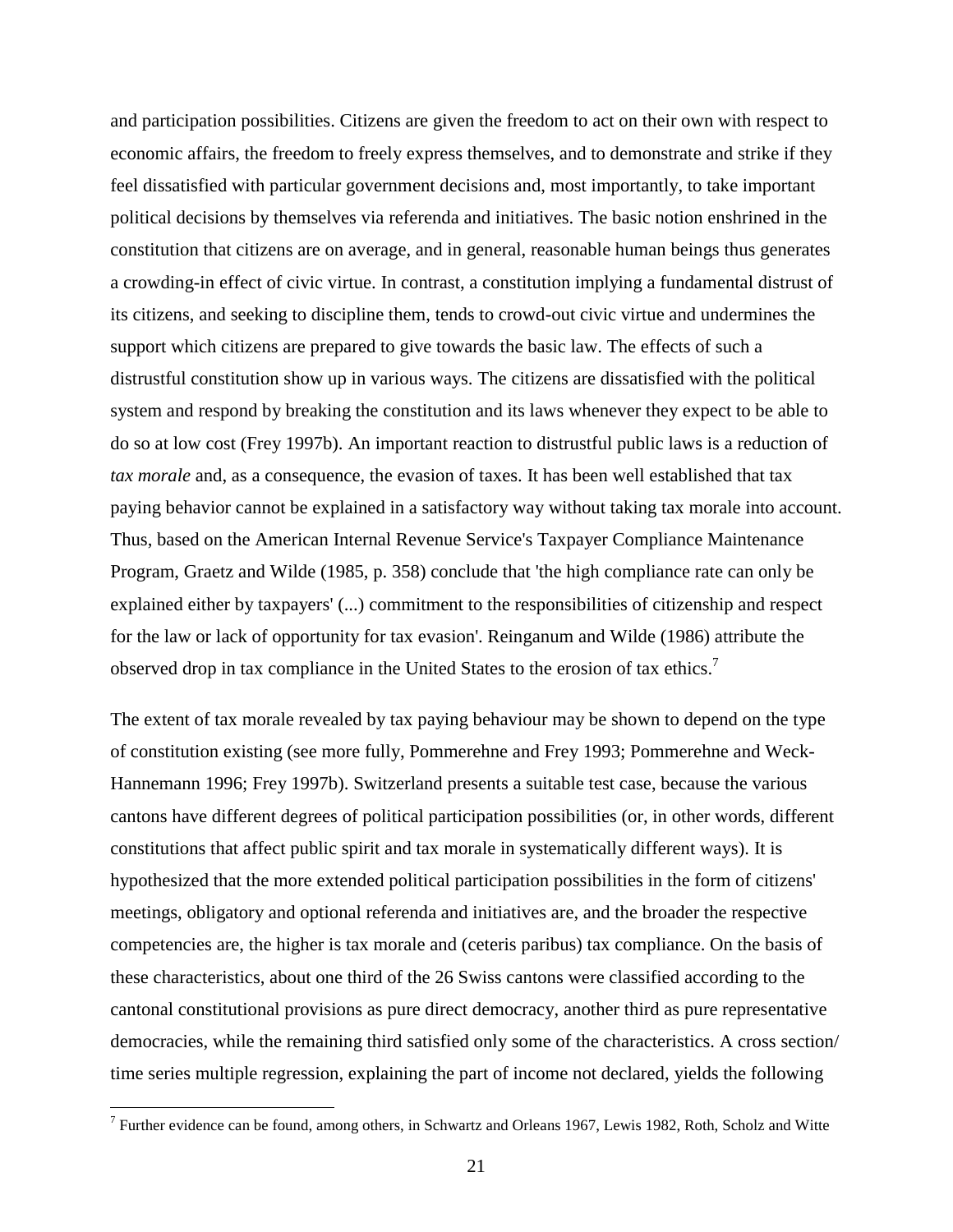results: the coefficients of the variables indicating the type of democracy - controlling for all the determinants normally used in such tax equations - have the theoretically expected signs. In cantons with a high degree of direct political control (pure direct democracy), tax morale is (cet. par.) higher. The part of income concealed falls short of the mean of all cantons by 7.7 percentage points. In contrast, in cantons with a low degree of political control (pure representative democracies), tax morale is (cet. par.) lower. The part of concealed income is four percentage points higher than the average income gap. The estimation results are consistent with the hypothesis that greater democratic participation possibilities crowds-in intrinsic motivation in the form of civic virtue and inclines people not to cheat on taxes.

Crowding-out effects have also been observed for public laws and institutions and for wages in the government sector. The fact that government employees in many countries are prepared to work for a significantly lower salary (for evidence see e.g. Poterba and Rueben 1994) may be attributed to the higher motivation of the selection of people seeking employment in the public sector.<sup>8</sup> An example would be those teachers who want to work in government schools because they believe in the virtue of public education for society. The increasing tendency to closely supervise government employees, and to curtail their discretionary room, has crowded out their work morale, which is consistent with a continuous reduction of private sector wage premiums.

A third way to test the influence of government rules on civic virtues looks at the cost of financing public expenditures in terms of interest rates for government bonds. It has been argued (Schultz and Weingast 1994) that democracies find it less costly to finance themselves than authoritarian political systems, because nations under a democratic constitution are more credible, and therefore more likely to pay back their debts. The observation of lower cost of finance under a democratic constitution is, however, also consistent with Crowding Theory: the citizens have a higher level of trust in, and attachment to, their state, and are therefore more willing to grant credit to their state at more favorable financial conditions than are the subjects oppressed by a more controlling constitutional setting.

 <sup>1989,</sup> Pyle 1990, and Slemrod 1992.

<sup>8</sup> Alternative explanations for the unobserved factor producing the wage differential such as higher fringe benefits or lower work intensity are, of course, possible.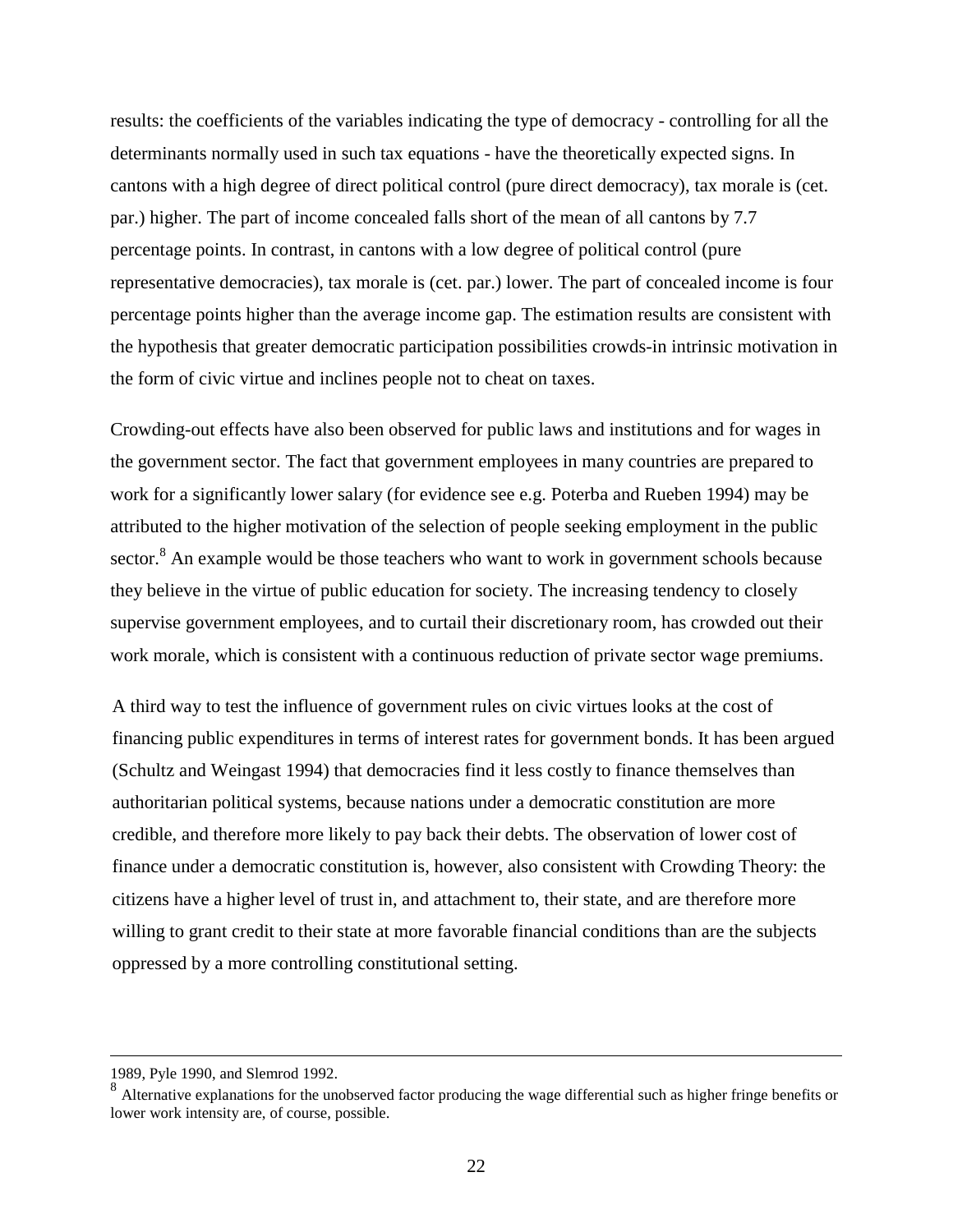On a more general level, there is a cumulative body of research indicating that people's perceptions of how they are treated by the authorities strongly affect their evaluation of authorities and laws, and their willingness to cooperate with them (e.g. Bardach and Kagan 1982, Lind and Tyler 1988, Tyler and McGraw 1986). Citizens who consider the constitution and its laws, and the authorities acting on their basis to be fair and to treat them respectfully, tend to be more compliant than those with more negative perceptions of government (e.g., Thibault and Walker 1976, and for extensive empirical evidence see Tyler 1990, 1997). It has also been shown (Kucher and Götte 1998) that the more the citizens agree with a city government's policy proposals in referenda, the lower tax evasion is. In contrast, the extensive use of adversary institutions for resolving public conflicts as they prevail e.g. in the United States, tends to crowdout civic virtue (Kelman 1992).

## **4. Concluding Remarks**

In economics, the possibility of external interventions via monetary incentives or punishments crowding-out intrinsic motivation under different indentifiable conditions has generally been accepted at the *theoretical* level, but the theory is also disputed by some scholars. Still, most criticism has focused on the *empirical relevance* of the crowding effects.

This survey shows that this scepticism is unwarranted and that *strong empirical evidence* indeed exists for crowding-out and crowding-in. This conclusion is based on circumstantial evidence, laboratory evidence by both psychologists and economists, as well as field evidence by econometric studies. The evidence refers to a wide variety of areas of the economy and society: children's learning behavior; patients' readiness to take prescribed medication; monetary and symbolic rewards for undertaking various laboratory tasks; the tendency to reciprocate in the laboratory setting, reflecting work conditions in a firm; the amount of trust exhibited in a laboratory situation of incomplete contracts; the reaction of managers to various forms of supervision by their superiors; the readiness to offer voluntary work; the observation of time schedules in daycare centers; the on-time flight performance in the airline industry; the readiness to accept nuclear waste repositories (and other locally unwanted sites); and the amount of civic virtue exhibited, in particular with respect to fulfilling one's tax obligations (tax morale). This empirical evidence has been collected for many different countries and time-periods. Crowding effects thus are an empirically relevant phenomenon. But it does, of course, not always prevail over the traditional relative price effect. Indeed, an effort has been made, both in theory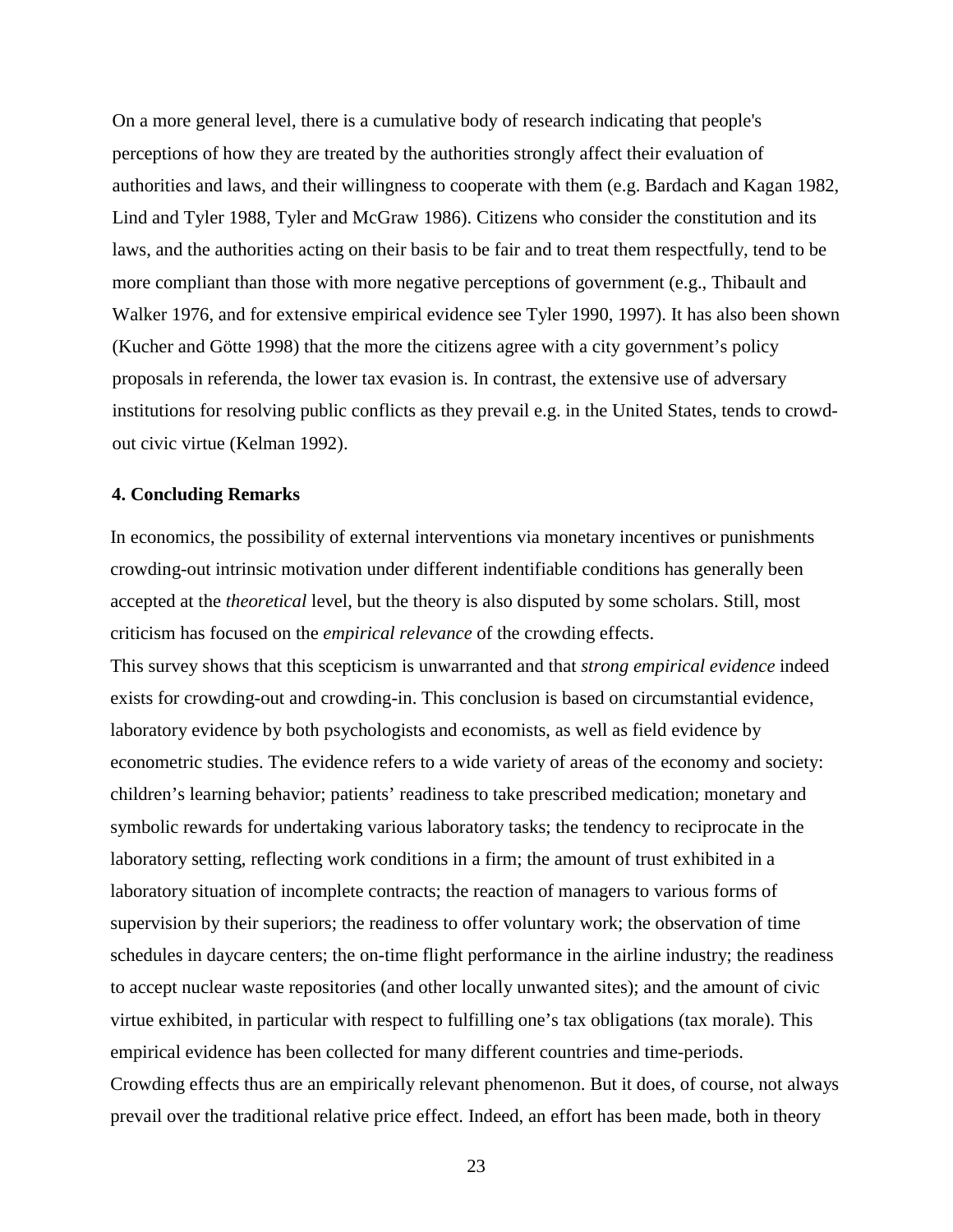and in the empirical applications to identify the conditions under which crowding-out and crowding-in effects arise, and under which they are predicted to dominate the relative price effect. To more fully identify these conditions is a worthwhile goal for future research.

## **References:**

- Akerlof, G. A. (1982). Labor Contracts as Partial Gift Exchange. *Quarterly Journal of Economics* 84: 488-500.
- Akerlof, G. A. and W. Dickens (1982). The Economic Consequences of Cognitive Dissonance. *American Economic Review* 72 (3): 307-319.
- Akerlof, G. A. and J. L. Yellen, (1986). *Efficiency Wage Models and the Labor Market*. Cambridge, New York and Melbourne: Cambridge University Press.

Alchian, A. A. and H. Demsetz (1972). Production, Information Costs and Economic Organization. *American Economic Review* 62: 777-795.

- Arrow, K. J. (1972). Gifts and Exchanges. *Philosophy and Public Affairs* 1 (Summer): 343-362.
- Arrow, K. J. (1974). *The Limits of Organizations*. New York, London: W. W. Norton.
- Austin, R. D. and J. Hoffer Gittell (1999). Anomalies of High Performance: Reframing Economic and Organizational Theories of Performance Measurement. Mimeo. Harvard Business School. Harvard University.
- Baker, G. P, M. C. Jensen and K. J. Murphy (1988). Compensation and Incentives: Practice versus Theory. *Journal of Finance* 43: 593-616.
- Bardach, E. and R. A. Kagan (1982). *Going By the Book: The Problem of Regulatory Unreasonableness*. Philadelphia: Temple University Press.
- Barkema, H. G. (1995). Do Job Executives Work Harder When they are Monitored? *Kyklos* 48: 19-42.
- Becker, G. S. (1968). Crime and Punishment: An Economic Approach. *Journal of Political Economy* 76: 169-217.
- Becker, G. S. (1976). *The Economic Approach to Human Behavior*. Chicago: Chicago University Press.
- Bénabou, R. and J. Tirole (2000). Self-Confidence and Social Interactions. National Bureau of Economic Research Working Paper W7585.
- Bewley, T. F. (1995). A Depressed Labor Market as Explained by Participants. *American Economic Review* 85: 250-254.
- Bohnet, I., S. Huck and B. S. Frey (1999). More Order With Less Law: On Contract Enforcement and Crowding. Mimeo. Kennedy School of Law. Harvard University.
- Bolton, G. E. and E. Katok (1998). An Experimental Test of the Crowding Hypothesis: The Nature of Beneficient Behavior. *Journal of Economic Behavior and Organization* 37: 315- 331.
- Cameron, J. and W. D. Pierce (1994). Reinforcement, Reward, and Intrinsic Motivation: A Meta-Analysis. *Review of Educational Research* 64 (Fall): 363-423.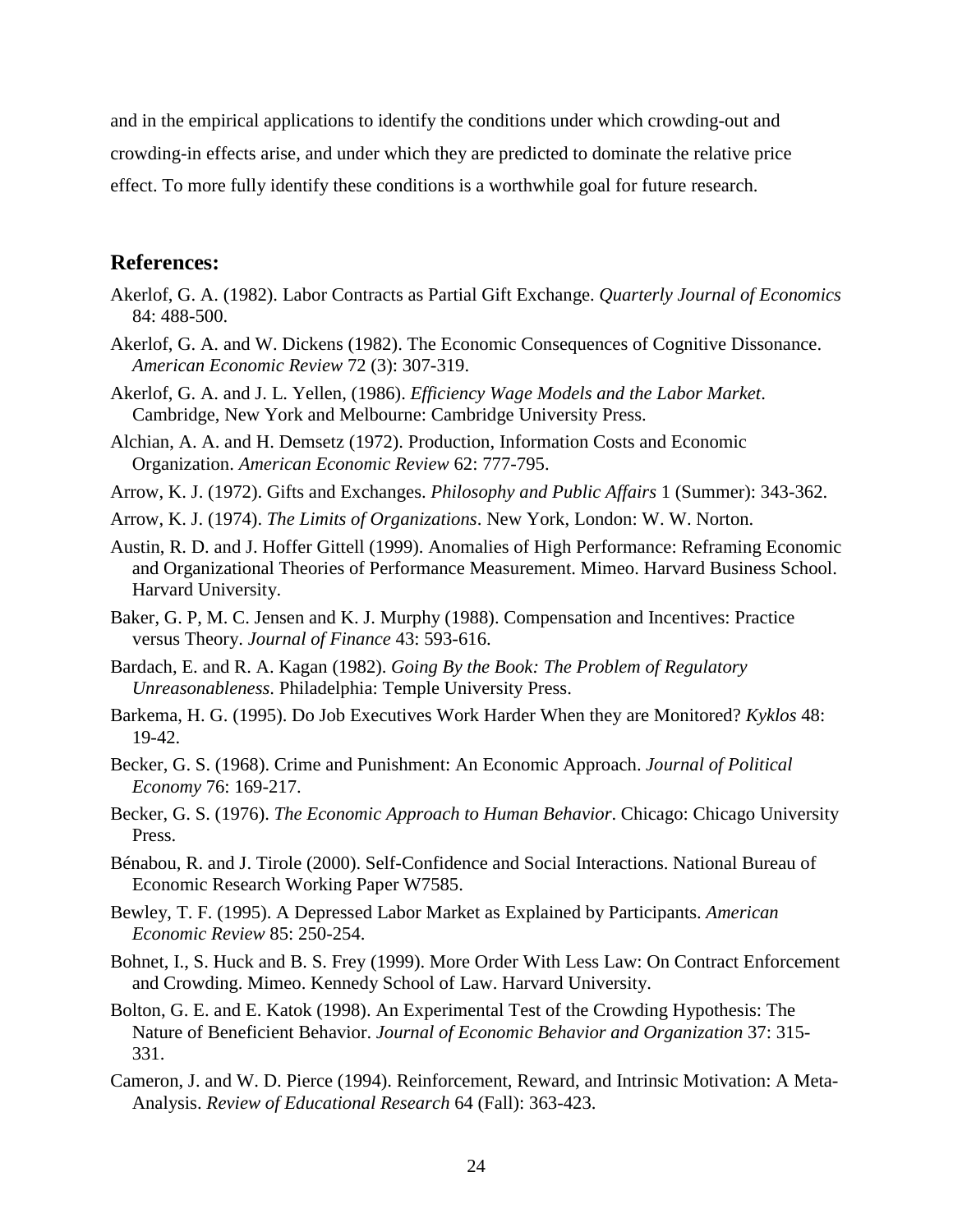- Cardenas, J. C., J. Stranlund and C. Willis (1999). Local Environmental Control and Institutional Crowding-Out. Mimeo. Department of Resource-Economics. University of Massachusetts-Amherst.
- Chang, J. and C. Lai (1999). Carrots or Sticks? A Social Custom Viewpoint on Worker Effort. *European Journal of Political Economy* 15: 297-310.
- DeCharmes, R. (1968). *Personal Causation: The Internal Affective Determinants of Behavior*. New York: Academic Press.
- Deci, E. L. (1971). Effects of Externally Mediated Rewards on Intrinsic Motivation. *Journal of Personality and Social Psychology* 18 (1): 105-115.
- Deci, E. L. (1972). Intrinsic Motivation, Extrinsic Reinforcement and Inequity. *Journal of Personality and Social Psychology* 22 (1): 113-120.
- Deci, E. L. (1975). *Intrinsic Motivation*. New York: Plenum Press.
- Deci, E. L. with R. Flaste (1995). *Why We Do What We Do. The Dynamics of Personal Autonomy*. New York: Putnam.
- Deci, E. L. and R. Koestner and R. M. Ryan (1999). A Meta-Analytic Review of Experiments Examining the Effects of Extrinsic Rewards on Intrinsic Motivation. *Psychological Bulletin* 125 (3): 627-668.
- Deci, E. L. and R. M. Ryan (1980) The Empirical Exploration of Intrinsic Motivational Processes. *Advances in Experimental Social Psychology* 10: 39-80.
- Deci, E. L. and R. M. Ryan (1985). *Intrinsic Motivation and Self-Determination in Human Behavior*. New York: Plenum Press.
- Eisenberger, R. and J. Cameron (1996). Detrimental Effects of Reward. Reality or Myth? *American Psychologist* 51 (Nov): 1153-1166.
- Fama, E. F. and M. C. Jensen (1983). Separation of Ownership and Control. *Journal of Law and Economics* 26: 301-351.
- Fehr, E. and S. Gächter (2000). Do Incentive Contracts Crowd Out Voluntary Cooperation? Working Paper No. 34. Institute for Empirical Research in Economics Working Paper Series. Zurich University.
- Frank, R. H*.* (1992). Melting Sociology and Economics: James Coleman's Foundations of Social Theory. *Journal of Economic Literature* 30(March): 147-170.
- Freeman, R. B. (1997). Working for Nothing. The Supply of Volunteer Labor. *Journal of Labor Economics* 15 (1): 140-166.
- Frey, B. S. (1997a). *Not Just for The Money. An Economic Theory of Personal Motivation*. Cheltenham, UK and Brookfield, USA: Edward Elgar.
- Frey, B. S. (1997b). A Constitution for Knaves Crowds Out Civic Virtues. *Economic Journal* 107 (443): 1043-1053.
- Frey, B. S. (1999). *Economics as a Science of Human Behaviour*. Boston, Dordrecht and London: Kluwer Academic Publishers.
- Frey, B. S. and L. Götte (1999). Does Pay Motivate Volunteers? Unpublished Manuscript. Institute for Empirical Economic Research. University of Zurich.
- Frey, B. S. and F. Oberholzer-Gee (1997). The Cost of Price Incentives: An Empirical Analysis of Motivation Crowding-Out. *American Economic Review* 87 (4): 746-755.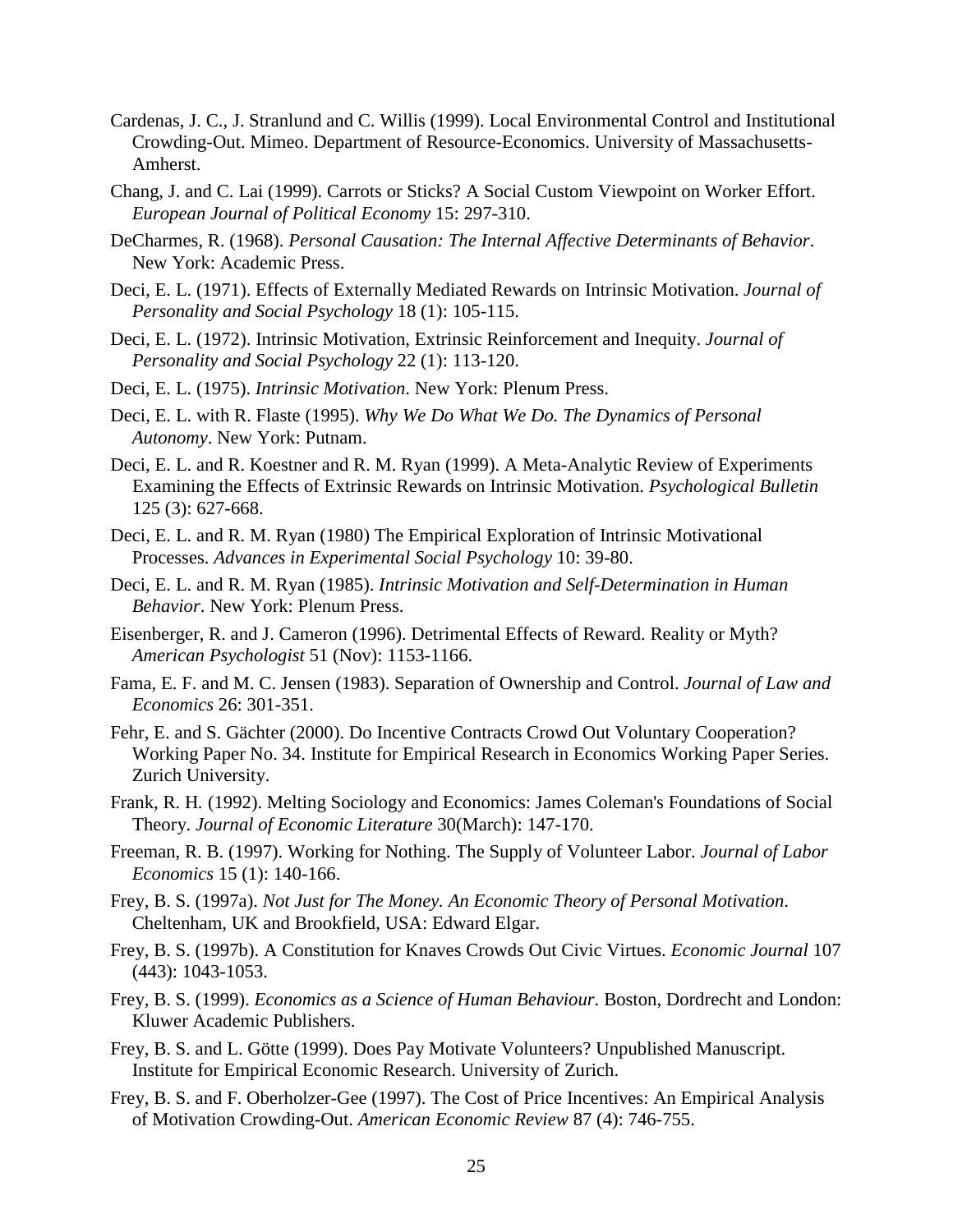- Frey, B. S. (2000). Leistung durch Leistungslohn? *Zeitschrift für betriebswirtschaftliche Forschung.* forthcoming.
- Frohlich, N. and J. Oppenheimer (1998). Optimal Policies and Ethical Behavior: Some Unexpected Contradictions. Unpbublished Manuscript. Meeting of the Preferences Network Research Group.
- Gibbons, R. (1998). Incentives in Organizations. *Journal of Economic Perspectives* 12:115-132.
- Gneezy, U, and A. Rustichini (1998). Pay Enough or Don't Pay At All. Tilburg CentER Research Discussion Paper 9857.
- Gneezy, U. and A. Rustichini (2000). A Fine is a Price. *Journal of Legal Studies.* Forthcoming.
- Graetz, M. J. and L. L. Wilde (1985). The Economics of Tax Compliance: Facts and Fantasy. *National Tax Journal* 38 (September): 355-363.
- Güth, W*.* (1995). Shirking Versus Managerial Incentives of Chief Executive Officers (CEOs): A Note on a Possible Misunderstanding of Principal-Agent-Theory. *Journal of Institutional and Theoretical Economics* 151(4): 693-698.
- Hargreaves Heap, S. P. (1989). *Rationality in Economics*. Oxford: Basil Blackwell.
- Hargreaves Heap, S. P. (1997).Expressive Rationality. In: Uskali Maki (ed.). *The Economic Realm*. Cambridge: Cambridge University Press.
- Hirschman, A. O. (1972). *Exit Voice and Loyalty: Responses to Decline in Firms, Organizations, and States*.Cambridge, MA.: Harvard University Press.
- Hirschman, A. O. (1992). *Rival Views of Market and Other Recent Essays.* Cambridge, MA.: Harvard University Press.
- Hirshleifer, J. (1985). The Expanding Domain of Economics. *American Economic Review* 75 (May): 53-68.
- Holmström, B. and P. Milgrom (1991). Multi-Task Principal Agent Analysis: Incentive Contracts, Asset Ownership and Job Design. *Journal of Law, Economics and Organization* 7: 24-52.
- Jordan, P. C. (1986). Effects of an Extrinsic Reward on Intrinsic Motivation: A Field Experiment. *Academy of Management Journal* 29: 405-412.
- Kelman, S. (1992). Adversary and Cooperationist Institutions for Conflict Resolution in Public Policymaking. *Journal of Policy Analysis and Management* 11: 178-206.
- Kucher, M. and L. Götte (1998). Trust Me. An Empirical Analysis of Taxpayer Honesty. *Finanzarchiv* 55: 429-444.
- Kunreuther, H. and D. Easterling (1990). Are Risk-benefit Tradeoffs Possible in Siting Hazardous Facilities? *American Economic Review* 80: 252-256.
	- Kunreuther, H. and P. R. Kleindorfer (1986). A Sealed-bid Auction Mechansim for Siting Noxious Facilities. *American Economic Review* 76 (May): 295-299.
- Lane, R. E. (1991). *The Market Experience*. Cambridge: Cambridge University Press.
- Lazear, E. P. (1999). Performance Pay and Productivity. Mimeo. Hoover Institution and Graduate School of Business. Stanford University.
- Lazear, E. P: (2000). Economic Imperialism. *Quarterly Journal of Economics* 115 (1): 99-146.
- Lepper, M. R. and D. Greene (eds.) (1978). *The Hidden Costs of Reward: New Perspectives on Psychology of Human Motivation*. Hillsdale, NY: Erlbaum.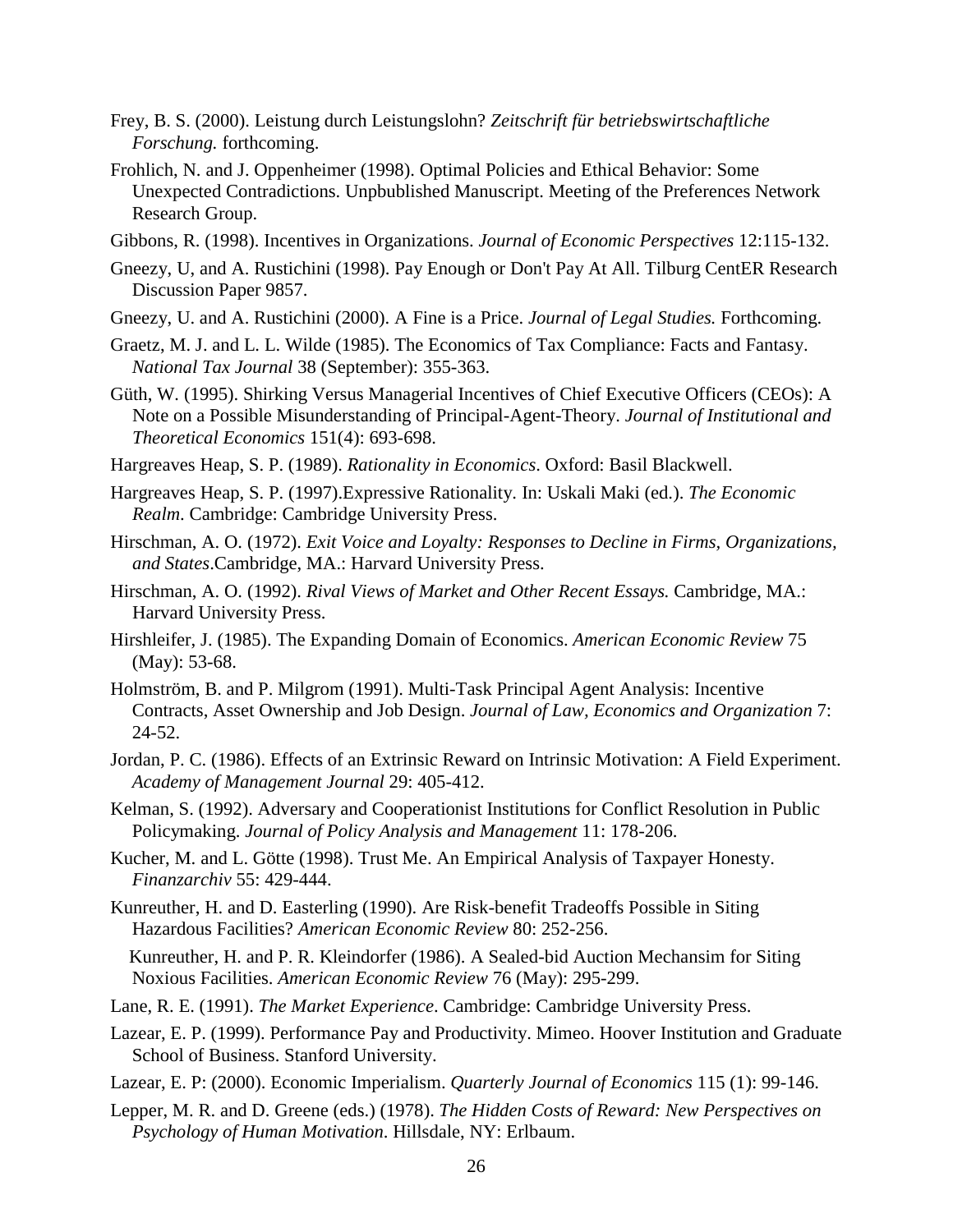- Lepper, M. R., D. Greene and R. E. Nisbett (1973). Undermining Children's Intrinsic Interest With Extrinsic Rewards: A Test of the Overjustification Hypothesis. *Journal of Personality and Social Psychology* 23: 129-137.
- Lepper, M. R., J. Henderlong and I. Gingras (1999). Understanding the Effects of Extrinsic Rewards on Intrinsic Motivation - Uses and Abuses of Meta-Analysis: Comment on Deci, Koestner and Ryan (1999). *Psychological Bulletin* 125: 669-676.
- Lewis, A. (1982). *The Psychology of Taxation*. Oxford: Blackwell.
- Lind, E. A. and T. R. Tyler (1988). *The Social Psychology of Procedural Justice*. New York: Plenum Press.
- Livernois, J. and C. J. McKenna (1999). Truth or Consequences. Enforcing Pollution Standards with Self-Reporting. *Journal of Public Economics* 71: 415-440.
- Mankiw, N.G. (1994). *Macroeconomics*. New York: Worth Publishers.
- McGraw, K. O. (1978). The Detrimental Effects of Reward on Performance: A Literature Review and a Prediction Model. In: Mark R. Lepper and David Greeene (eds) *The Hidden Costs of Reward: New Perspectives of Human Behaviour.* New York: Erlbaum: 33-650.
- Morrison, E. W. and S. L. Robinson (1997). When Employees feel Betrayed: A Model of How Psychological Contract Violation Develops. *Academy of Management Review* 22 (1): 226-256.
- O'Hare, M. (1977). Not On My Block You Don't: Facility Siting and the Strategic Importance of Compensation. *Public Policy* 25: 409-458.
- Osterloh, M. and B. S. Frey (2000). Motivation, Knowledge Transfer, and Organizational Forms. *Organization Sciences*. forthcoming.
- Ostmann, A. (1998). External Control May Destroy the Commons. *Rationality and Society* 10 (1): 103-122-
- Pittman, T. S., and J. F. Heller (1987). Social Motivation. *Annual Review of Psychology* 38: 461- 489.
- Pommerehne, W. W. and B. S. Frey (1993). The Effects of Tax Administration on Tax Morale. Unpublished manuscript, Department of Economics, University of the Saar.
- Pommerehne, W. W. and Hannelore Weck-Hannemann (1996). Tax Rates, Tax Administration and Income Tax Evasion in Switzerland. *Public Choice* 88 (1-2): 161-170.
- Poterba, J. M., S. F. Venti and D. A. Wise (1998). 401(k) Plans and Future Patterns of Retirement Saving. *American Economic Review* 88: 179-184.
- Poterba, J. M. and K. S. Rueben (1994). The Distribution of Public Sector Wage Premia. A New Evidence Using Quarterly Regression Methods. Working Paper 4734, NBER.
- Prendergast, C. (1999). The Provision of Incentives in Firms. *Journal of Economic Literature* 37: 7-63.
- Pyle, D. J. (1990). The Economics of Taxpayer Compliance. *Journal of Economic Surveys* 5: 163-198.
- Reinganum, J. E. and L. L. Wilde (1986). Equilibrium Verification and Reporting Policies in a Model of Tax Compliance. *International Economic Review* 27 (3): 739-760.
- Rose-Ackerman, S. (1996). Altruism, Nonprofits and Economic Theory. *Journal of Economic Literature* Vol. 23: S. 701 - 728.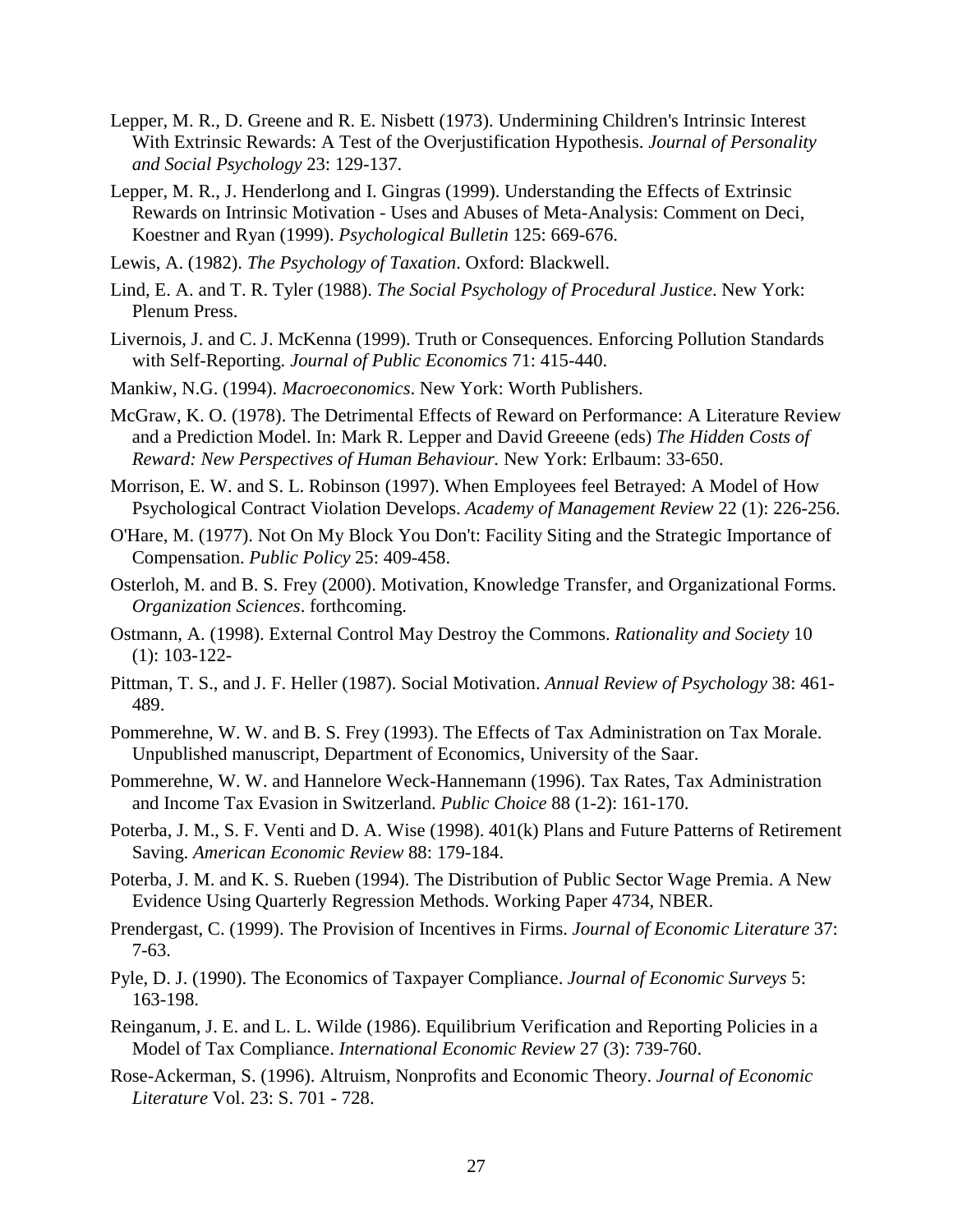- Roth, J. A. and J. T. Scholz and Ann Dryden Witte (eds) (1989). *Taxpayer Compliance*. Philadelphia: University of Pennsylvania Press.
- Rotter, J. B. (1966). Generalized Expectancies for Internal versus External Control of Reinforcement. *Psychological Monographs* 80 (1): whole No. 609.
- Rousseau, D. M. (1995). *Psychological Contracts in Organizations*. Thousand Oaks: Sage.
- Rummel, A. and R. Feinberg (1988). Cognitive Evaluation Theory: A Meta-Analytic Review of the Literature. *Social Behaviour and Personality* 16: 147-164.
- Salamon, L. M. and H. K. Anheier (1997). *Defining the Nonprofit Sector. A Cross-National Analysis*. Manchester and New York: Manchester University Press.
- Schultz, K. A. and B. R. Weingast (1994). The Democratic Advantage: The Institutional Sources of State Power in International Competition. Mimeo, Stanford University.
- Schwartz, R. D. and S. Orleans (1967). On Legal Sanctions. *University of Chicago Law Review* 34: 282-300.
- Slemrod, J. (ed.) (1992). *Why People Pay Taxes. Tax Compliance and Enforcement*. Ann Arbor: University of Michigan Press.
- Solow, R. S. (1971). Blood and Thunder. *Yale Law Journal* 80: 170-083.
- Stigler, G. J. (1984). *The Intellectual and the Marketplace*. Cambridge, MA: Harvard University Press.
- Tang, H. S. and V.C. Hall (1995). The Overjustification Effect: A Meta Analysis. *Applied Cognitive Psychology* 9: 365-404.
- Thaler, R. H. (1992). *The Winner's Curse. Paradoxes and Annomalies of Economic Life*. New York: Free Press.
- Thibaut, J. W. and L. Walker (1976). *Procedural Justice: A Psychological Analysis*. Hillsdale, NJ: Erlbaum.
- Titmuss, R. M. (1970). *The Gift Relationship*. London: Allen and Unwin.
- Tyler, T. R. (1990). *Why People Obey the Law*. Hew Haven: Yale.
- Tyler, T. R. (1997). Procedural Fairness and Compliance with the Law. *Swiss Journal of Economics and Statistics* 133 (2): 219-240.
- Tyler, Tom R. and Kathleen M. McGraw (1986). Ideology and the Interpretation of Personal Experience: Procedural Justice and Political Quiescence. *Journal of Social Issues* 42 (2): 115- 128.
- Upton, W. E. (1973). *Altruism, Attribution, and Intrinsic Motivation in the Recruitment of Blood Donors*. Doctoral Dissertation. Cornell University.
- Venti, S. F. and D. A. Wise (1990). Have IRAs Increased U. S. Saving? Evidence from Consumer Expenditure Surveys. *Quarterly Journal of Economics* 105: 661-698.
- Wiersma, U. J. (1992). The Effects of Extrinsic Rewards on Intrinsic Motivation: A Meta-Analysis. *Journal of Occupational and Organizational Psychology* 65: 101-114.
- Zanella, B. (1998). Verdrängung von Reziprozität durch Anreizverträge. Mimeo. Institute for Empirical Economic Research. Universtity of Zurich.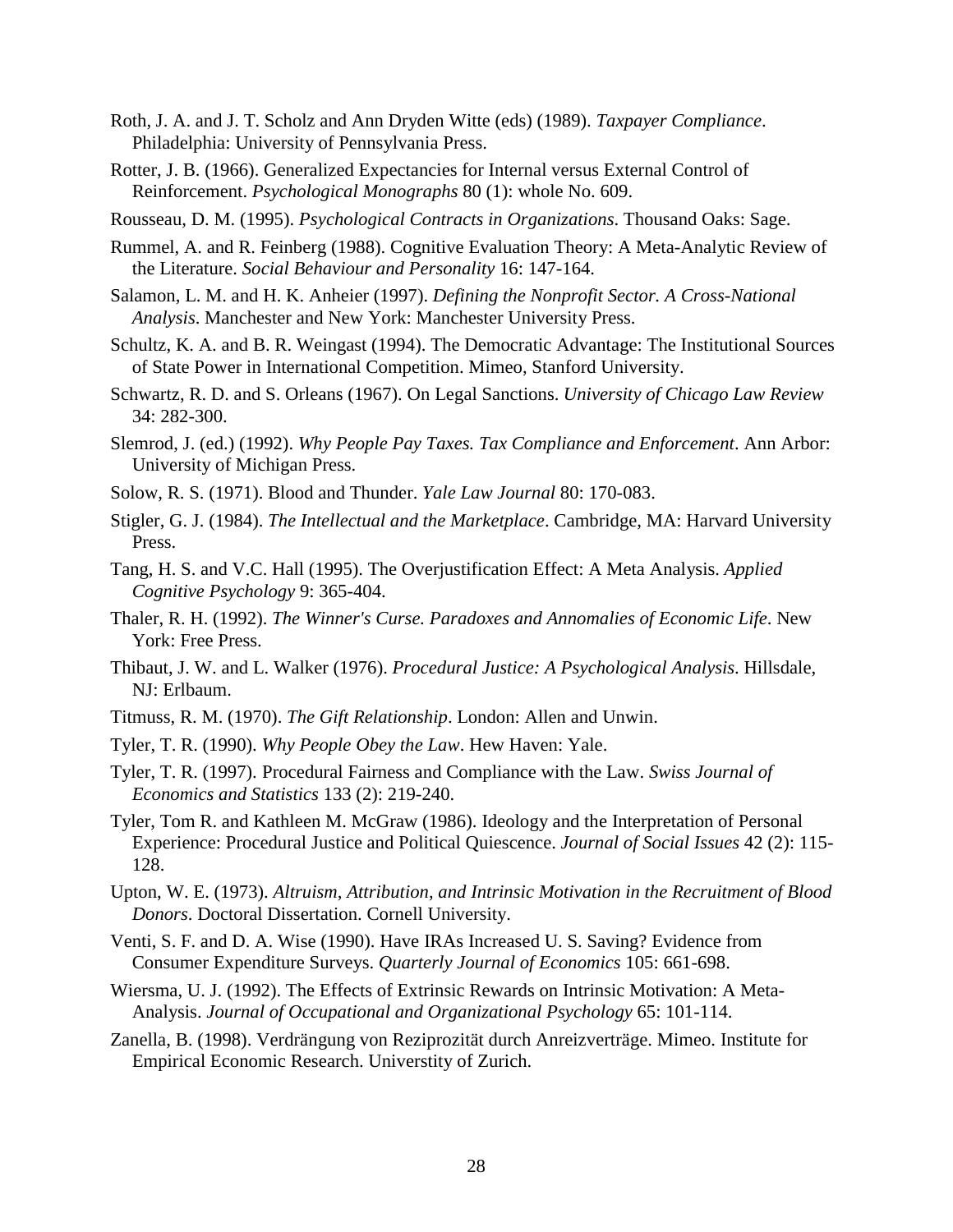## **Working Papers of the Institute for Empirical Research in Economics**

No.

- 1. Rudolf Winter-Ebmer and Josef Zweimüller: *Firm Size Wage Differentials in Switzerland: Evidence from Job Changers*, February 1999
- 2. Bruno S. Frey and Marcel Kucher: *History as Reflected in Capital Markets: The Case of World War II*, February 1999
- 3. Josef Falkinger, Ernst Fehr, Simon Gächter and Rudolf Winter-Ebmer*: A Simple Mechanism for the Efficient Provision of Public Goods – Experimental Evidence*, February 1999
- 4. Ernst Fehr and Klaus M. Schmidt: *A Theory of Fairness, Competition and Cooperation,* April 1999
- 5. Markus Knell: *Social Comparisons, Inequality, and Growth,* April 1999
- 6. Armin Falk and Urs Fischbacher: *A Theory of Reciprocity,* April 1999
- 7. Bruno S. Frey and Lorenz Goette: *Does Pay Motivate Volunteers?,* May 1999
- 8. Rudolf Winter-Ebmer and Josef Zweimüller: *Intra-firm Wage Dispersion and Firm Performance,* May 1999
- 9. Josef Zweimüller: *Schumpeterian Entrepreneurs Meet Engel's Law: The Impact of Inequality on Innovation-Driven Growth,* May 1999
- 10. Ernst Fehr and Simon Gächter: *Cooperation and Punishment in Public Goods Experiments,* June 1999
- 11. Rudolf Winter-Ebmer and Josef Zweimüller: *Do Immigrants Displace Young Native Workers: The Austrian Experience,* June 1999
- 12. Ernst Fehr and Jean-Robert Tyran: *Does Money Illusion Matter?,* June 1999
- 13. Stefan Felder and Reto Schleiniger: *Environmental Tax Reform: Efficiency and Political Feasibility,* July 1999
- 14. Bruno S. Frey: *Art Fakes What Fakes?, An Economic View,* July 1999
- 15. Bruno S. Frey and Alois Stutzer: *Happiness, Economy and Institutions,* July 1999
- 16. Urs Fischbacher, Simon Gächter and Ernst Fehr: *Anomalous Behavior in Public Goods Experiments: How Much and Why?: Comment,* August 1999
- 17. Armin Falk, Ernst Fehr and Urs Fischbacher: *On the Nature of Fair Behavior,* August 1999
- 18. Vital Anderhub, Simon Gächter and Manfred Königstein: *Efficient Contracting and Fair Play in a Simple Principal-Agent Experiment*, August 1999
- 19. Simon Gächter and Armin Falk: *Reputation or Reciprocity?*, September 1999
- 20. Ernst Fehr and Klaus M. Schmidt: *Fairness, Incentives, and Contractual Choices,* September 1999
- 21. Urs Fischbacher: *z-Tree Experimenter's Manual,* September 1999
- 22. Bruno S. Frey and Alois Stutzer: *Maximising Happiness?,* October 1999
- 23. Alois Stutzer: *Demokratieindizes für die Kantone der Schweiz,* October 1999
- 24. Bruno S. Frey: *Was bewirkt die Volkswirtschaftslehre?,* October 1999
- 25. Bruno S. Frey, Marcel Kucher and Alois Stutzer: *Outcome, Process & Power in Direct Democracy,* November 1999
- 26. Bruno S. Frey and Reto Jegen: *Motivation Crowding Theory: A Survey of Empirical Evidence,* November 1999
- 27. Margit Osterloh and Bruno S. Frey: *Motivation, Knowledge Transfer, and Organizational Forms,* November 1999
- 28. Bruno S. Frey and Marcel Kucher: *Managerial Power and Compensation,* December 1999
- 29. Reto Schleiniger: *Ecological Tax Reform with Exemptions for the Export Sector in a two Sector two Factor Model,* December 1999
- 30. Jens-Ulrich Peter and Klaus Reiner Schenk-Hoppé: *Business Cycle Phenomena in Overlapping Generations Economies with Stochastic Production,* December 1999
- 31. Josef Zweimüller: *Inequality, Redistribution, and Economic Growth,* January 2000
- 32. Marc Oliver Bettzüge and Thorsten Hens: *Financial Innovation, Communication and the Theory of the Firm,* January 2000
- 33. Klaus Reiner Schenk-Hoppé: *Is there a Golden Rule for the Stochastic Solow Growth Model?* January 2000
- 34. Ernst Fehr and Simon Gächter: *Do Incentive Contracts Crowd out Voluntary Cooperation?* February 2000
- 35. Marc Oliver Bettzüge and Thorsten Hens: *An Evolutionary Approach to Financial Innovation*, March 2000
- 36. Bruno S. Frey: *Does Economics Have an Effect? Towards an Economics of Economics,* February 2000
- 37. Josef Zweimüller and Rudolf Winter-Ebmer: *Firm-Specific Training: Consequences for Job-Mobility,* March 2000

The Working Papers of the Institute for Empirical Research in Economics can be downloaded in PDF-format from http://www.unizh.ch/iew/wp/

Institute for Empirical Research in Economics, Blümlisalpstr. 10, 8006 Zurich, Switzerland